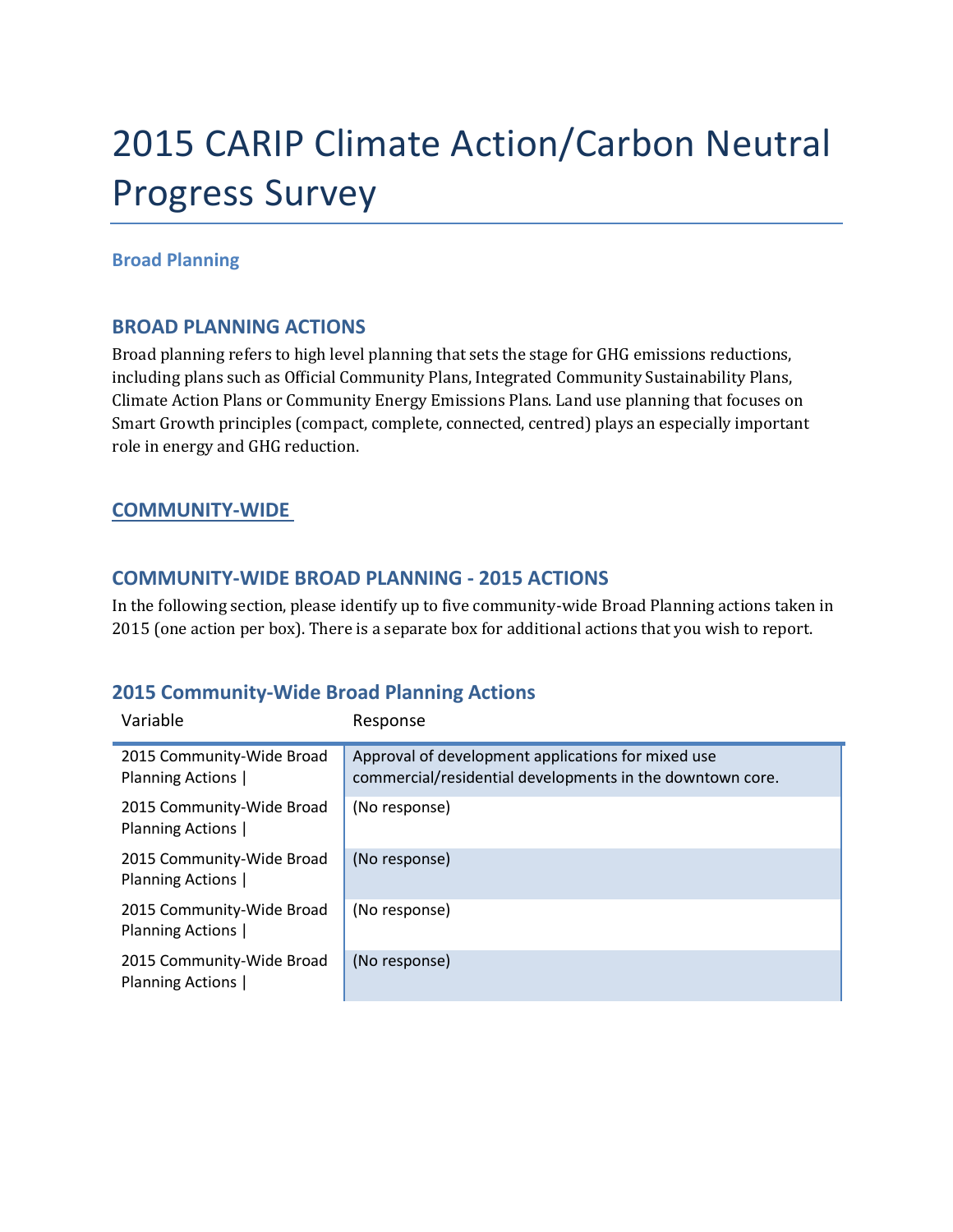#### **Additional Community-Wide Actions Taken in 2015**

For those communities that would like to provide additional actions - please list, separated by a forward slash /, any additional community-wide Broad Planning actions in the boxes below (optional).

(No response)

#### **COMMUNITY-WIDE BROAD PLANNING - ACTIONS PROPOSED FOR 2016**

In the following section, please identify up to five community-wide Broad Planning actions proposed for 2016 (one action per box).

#### Variable Response 2016 Community-Wide Broad Planning Proposed Actions | Multi-Family Residential and Downtown Commercial Core Density Review to analyze how residential density is calculated. 2016 Community-Wide Broad Planning Proposed Actions | Expect more development applications to redevelop lands in the Downtown Core and Multi-Family residential areas with increased levels of density. 2016 Community-Wide Broad Planning Proposed Actions | (No response) 2016 Community-Wide Broad Planning Proposed Actions | (No response) 2016 Community-Wide Broad Planning Proposed Actions | (No response)

#### **2016 Community-Wide Broad Planning Proposed Actions**

#### **CORPORATE**

#### **CORPORATE BROAD PLANNING - 2015 ACTIONS**

In the following section, please identify up to five corporate Broad Planning actions taken in 2015 (one action per box). There is a separate box for additional actions that you wish to report.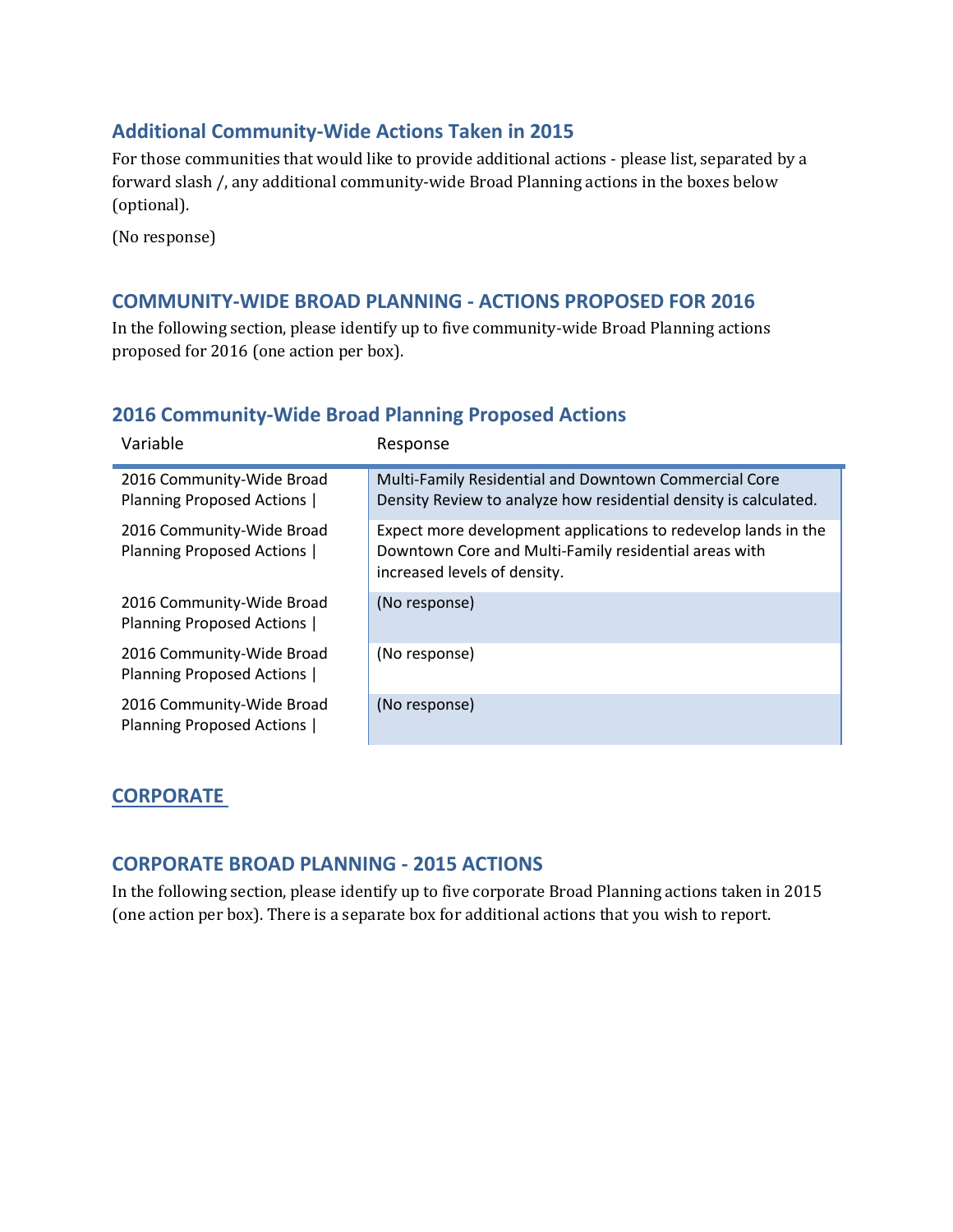#### **2015 Corporate Broad Planning Actions**

| Variable                              | Response      |
|---------------------------------------|---------------|
| 2015 Corporate Broad Planning Actions | (No response) |
| 2015 Corporate Broad Planning Actions | (No response) |
| 2015 Corporate Broad Planning Actions | (No response) |
| 2015 Corporate Broad Planning Actions | (No response) |
| 2015 Corporate Broad Planning Actions | (No response) |

#### **Additional Corporate Actions Taken in 2015**

For those communities that would like to provide additional actions - please list, separated by a forward slash /, any additional corporate Broad Planning actions in the boxes below (optional).

(No response)

### **CORPORATE BROAD PLANNING - ACTIONS PROPOSED FOR 2016**

In the following section, please identify up to five community-wide Broad Planning actions proposed for 2016 (one action per box).

### **2016 Corporate Broad Planning Proposed Actions**

| Variable                                                 | Response                                                                                |
|----------------------------------------------------------|-----------------------------------------------------------------------------------------|
| 2016 Corporate Broad Planning<br>Proposed Actions        | Install bike repair station at Tulista Park.                                            |
| 2016 Corporate Broad Planning<br>Proposed Actions        | Apply for a BC Hydro grant to replace downtown streetlights<br>with LED light fixtures. |
| 2016 Corporate Broad Planning<br><b>Proposed Actions</b> | (No response)                                                                           |
| 2016 Corporate Broad Planning<br><b>Proposed Actions</b> | (No response)                                                                           |
| 2016 Corporate Broad Planning<br>Proposed Actions        | (No response)                                                                           |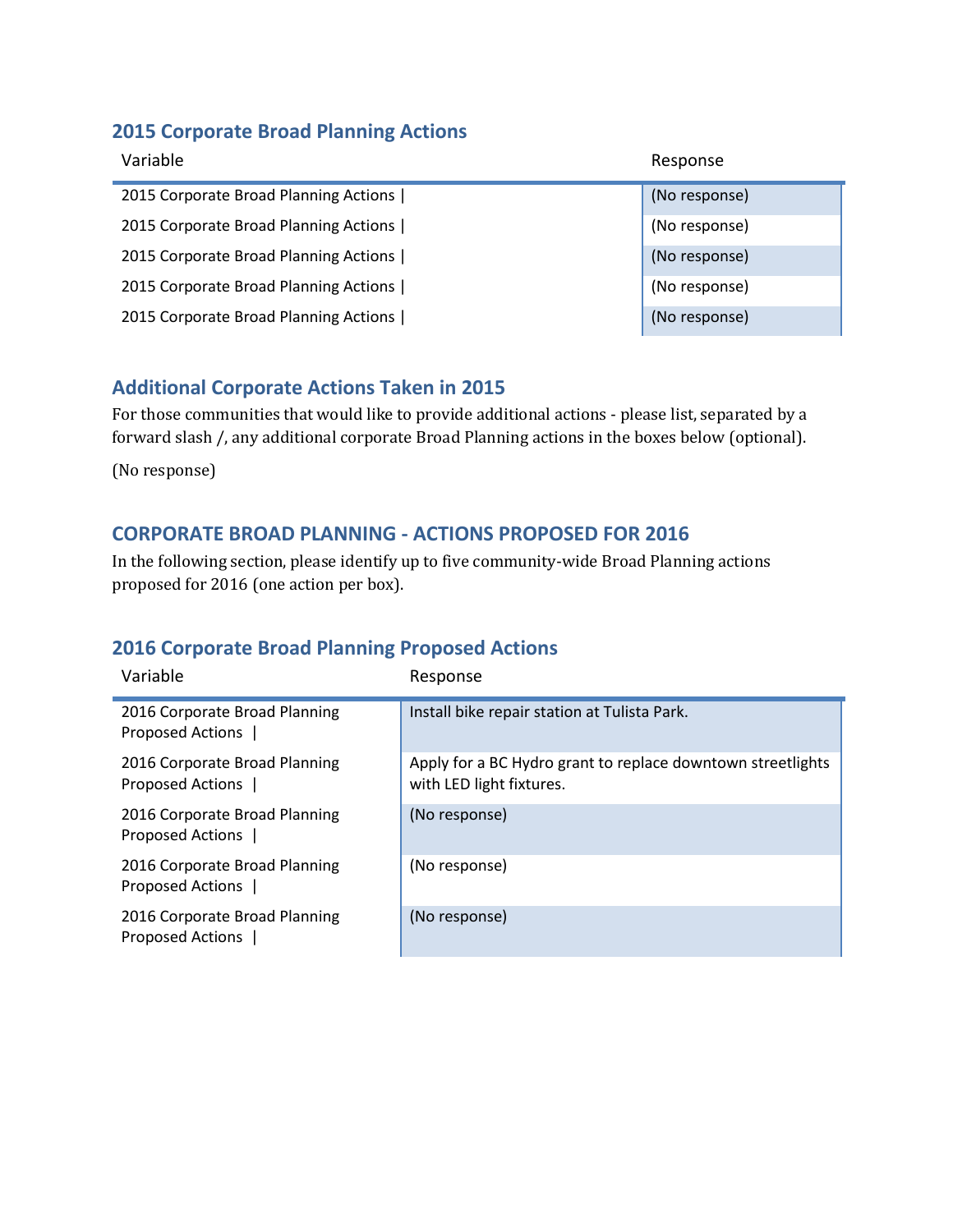#### **SNAPSHOT QUESTIONS**

**Does your local government set aside funds in a climate reserve fund or something similar?** Yes

**Does your local government have a corporate GHG reduction plan?** Yes

What is your current GHG reduction target (s) as identified in your OCP or RGS?

Reduce GHGs from the community as a whole by 15% below 2007 levels by the year 2020; 30% below 2007 levels by the year 2030; and 80% below 2007 levels by the year 2050.

Has your local government used the Community Energy and Emissions Inventory (CEEI) to measure progress?

No

# **What plans, policies or guidelines govern the implementation of climate mitigation in your community?**

- Community-Wide Action Plan
- OCP

**Building and Lighting**

#### **BUILDING AND LIGHTING ACTIONS**

Low-carbon buildings use the minimum amount of energy needed to provide comfort and safety for their inhabitants and tap into renewable energy sources for heating, cooling and power. These buildings can save money, especially when calculated over the long term. This category also includes reductions realized from energy efficient street lights and lights in parks or other public spaces.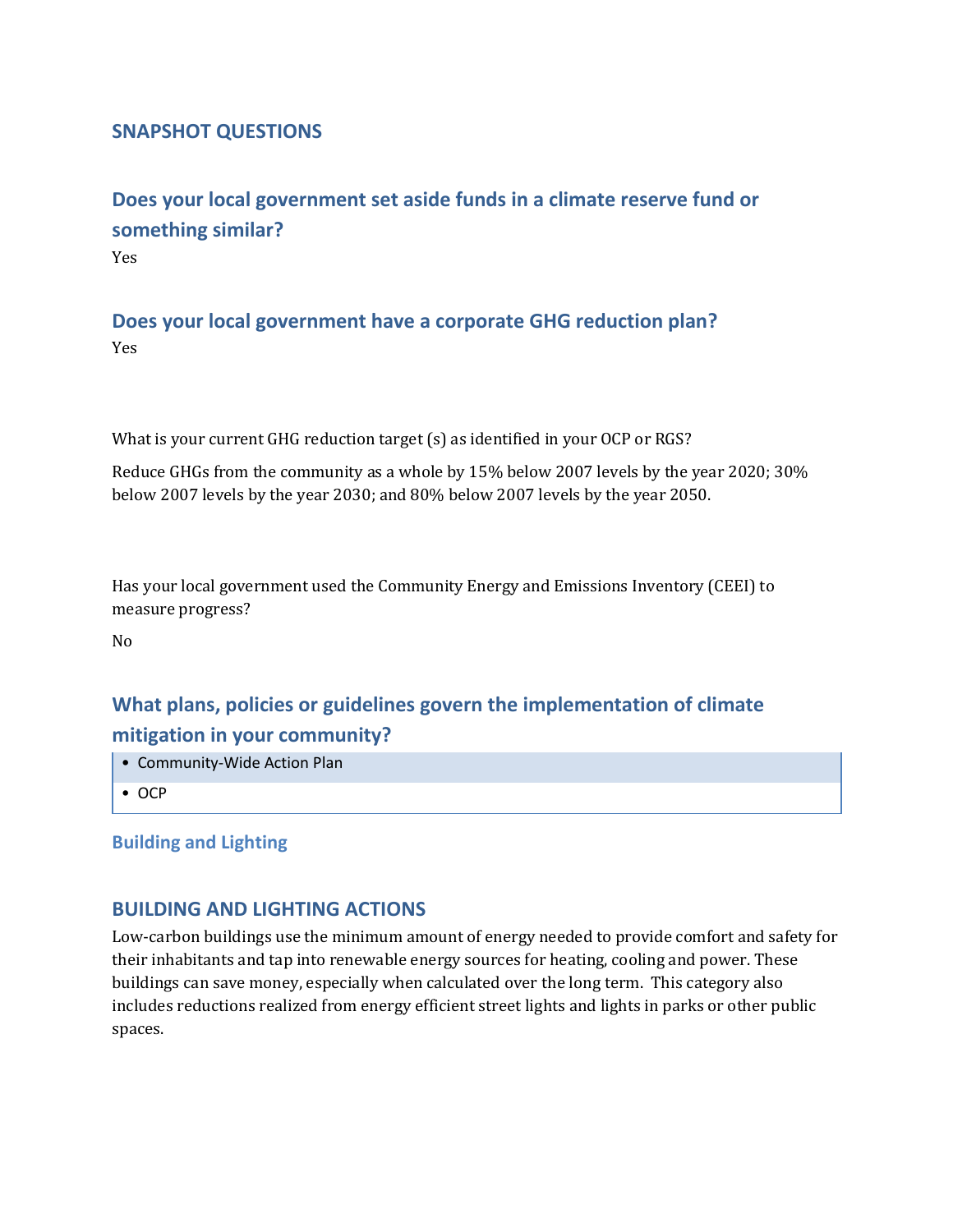#### **COMMUNITY-WIDE**

#### **COMMUNITY-WIDE BUILDING AND LIGHTING - 2015 ACTIONS**

In the following section, please identify up to five community-wide Building and Lighting actions taken in 2015 (one action per box). There is a separate box for additional actions that you may want to report.

# **2015 Community-Wide Building and Lighting Actions**

| Variable                                             | Response                                                                                                   |
|------------------------------------------------------|------------------------------------------------------------------------------------------------------------|
| 2015 Community-Wide Building<br>and Lighting Actions | Encourage the installation of electric vehicle charging<br>infrastructure in new construction/development. |
| 2015 Community-Wide Building<br>and Lighting Actions | (No response)                                                                                              |
| 2015 Community-Wide Building<br>and Lighting Actions | (No response)                                                                                              |
| 2015 Community-Wide Building<br>and Lighting Actions | (No response)                                                                                              |
| 2015 Community-Wide Building<br>and Lighting Actions | (No response)                                                                                              |

### **Additional Community-Wide Building and Lighting Actions Taken in 2015**

For those communities that would like to provide additional actions - please list, separated by a "/", any additional community-wide Building and Lighting actions in the boxes below (optional).

(No response)

#### **COMMUNITY-WIDE BUILDING AND LIGHTING - ACTIONS PROPOSED FOR 2016**

In the following section, please identify up to five community-wide Building and Lighting actions proposed for 2016 (one action per box).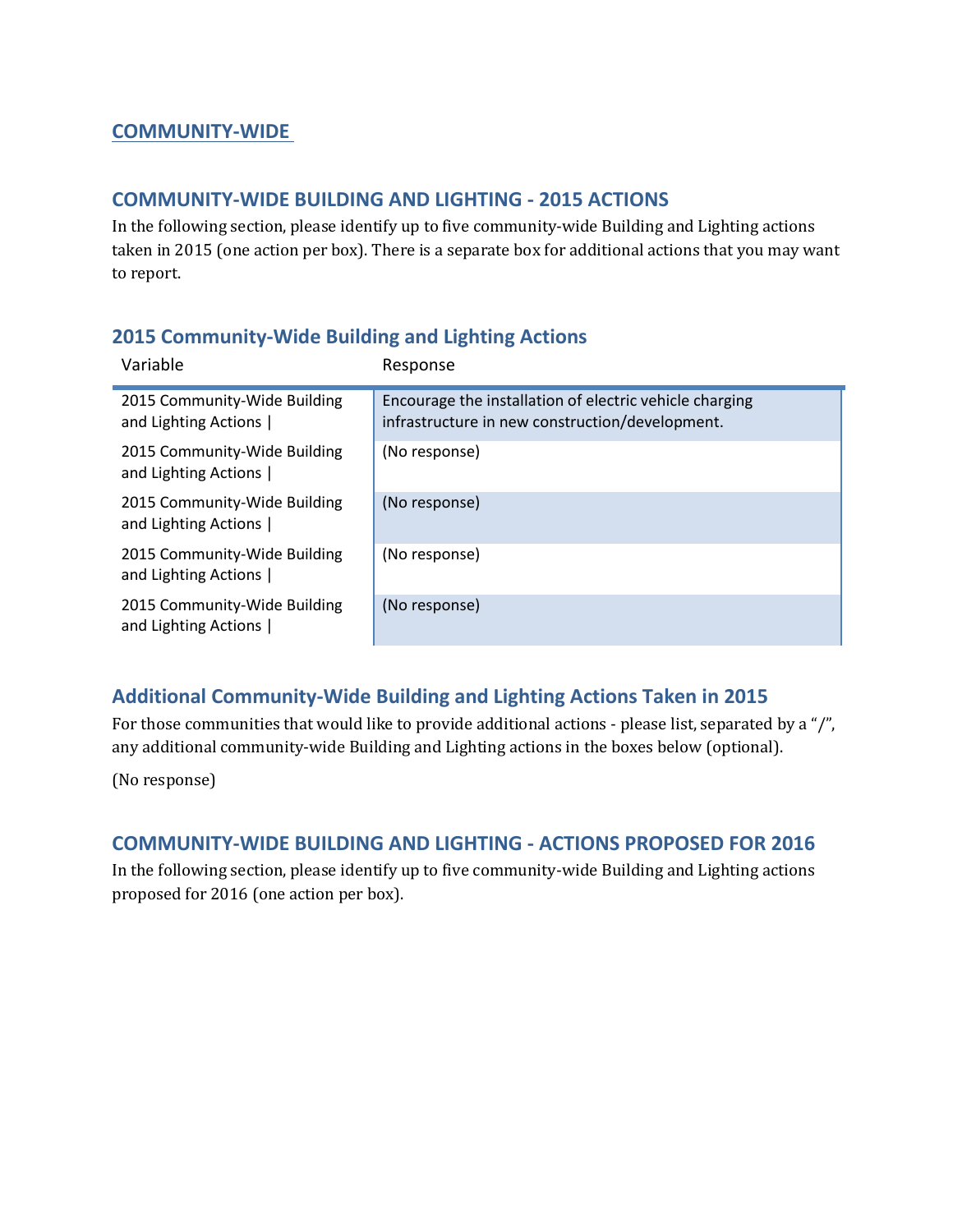## **2016 Community-Wide Building and Lighting Proposed Actions**

| Variable                                                      | Response                                                                                                               |
|---------------------------------------------------------------|------------------------------------------------------------------------------------------------------------------------|
| 2016 Community-Wide Building and<br>Lighting Proposed Actions | Continue to encourage the installation of electric vehicle<br>charging infrastructure in new construction/development. |
| 2016 Community-Wide Building and<br>Lighting Proposed Actions | (No response)                                                                                                          |
| 2016 Community-Wide Building and<br>Lighting Proposed Actions | (No response)                                                                                                          |
| 2016 Community-Wide Building and<br>Lighting Proposed Actions | (No response)                                                                                                          |
| 2016 Community-Wide Building and<br>Lighting Proposed Actions | (No response)                                                                                                          |

#### **CORPORATE**

#### **CORPORATE BUILDING AND LIGHTING - 2015 ACTIONS**

In the following section, please identify up to five corporate Building and Lighting actions taken in 2015 (one action per box). There is a separate box for additional actions that you may want to report.

# **2015 Corporate Building and Lighting Actions**

| Variable                                        | Response                                                                               |
|-------------------------------------------------|----------------------------------------------------------------------------------------|
| 2015 Corporate Building and<br>Lighting Actions | Installed a new more efficient HVAC system for Driver<br>Services/Courthouse building. |
| 2015 Corporate Building and<br>Lighting Actions | (No response)                                                                          |
| 2015 Corporate Building and<br>Lighting Actions | (No response)                                                                          |
| 2015 Corporate Building and<br>Lighting Actions | (No response)                                                                          |
| 2015 Corporate Building and<br>Lighting Actions | (No response)                                                                          |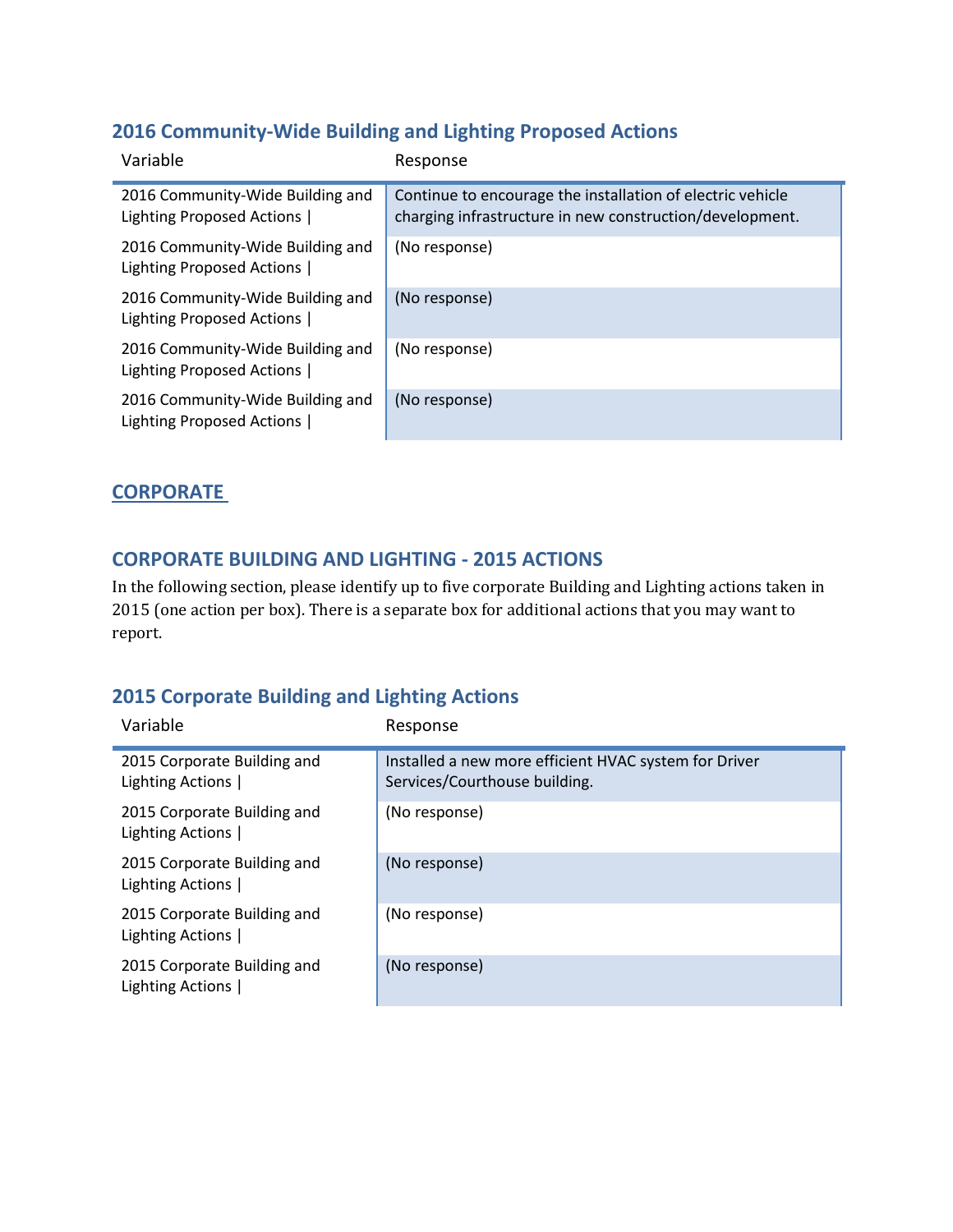### **Additional Building and Lighting Corporate Actions Taken in 2015**

For those communities that would like to provide additional actions - please list, separated by a "/", any additional corporate Building and Lighting actions in the boxes below (optional).

(No response)

#### **CORPORATE BUILDING AND LIGHTING - ACTIONS PROPOSED FOR 2016**

In the following section, please identify up to five corporate Broad Planning actions proposed for 2016 (one action per box).

#### **2016 Building and Lighting Proposed Actions**

| Variable                                       | Response                                                                                        |
|------------------------------------------------|-------------------------------------------------------------------------------------------------|
| 2016 Building and Lighting Proposed<br>Actions | Utilize BC grant to replace inefficient streetlights in the<br>downtown core with LED lighting. |
| 2016 Building and Lighting Proposed<br>Actions | (No response)                                                                                   |
| 2016 Building and Lighting Proposed<br>Actions | (No response)                                                                                   |
| 2016 Building and Lighting Proposed<br>Actions | (No response)                                                                                   |
| 2016 Building and Lighting Proposed<br>Actions | (No response)                                                                                   |

#### **Energy Generation**

#### **ENERGY GENERATION ACTIONS**

A transition to renewable or low-emission energy sources for heating, cooling and power supports large, long-term GHG emissions reductions. Renewable energy including waste heat recovery (e.g. from biogas and biomass), geo-exchange, micro hydroelectric, solar thermal and solar photovoltaic, heat pumps, tidal, wave, and wind energy can be implemented at different scales, e.g. in individual homes, or integrated across neighbourhoods through district energy or co-generation systems.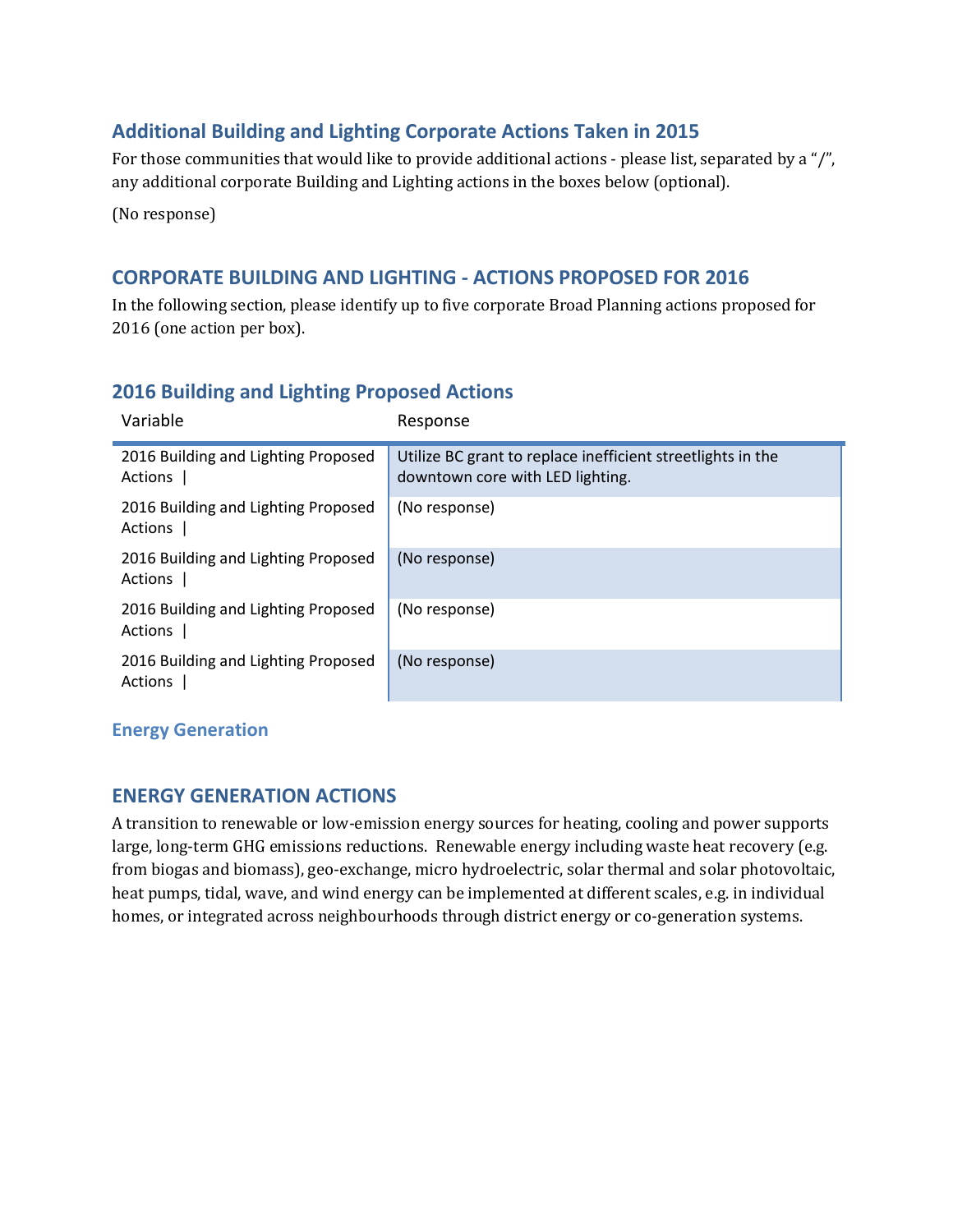#### **COMMUNITY-WIDE**

#### **COMMUNITY-WIDE ENERGY GENERATION - 2015 ACTIONS**

In the following section, please identify up to five community-wide Energy Generation actions taken in 2015 (one action per box). There is a separate box for additional actions that you may want to report.

#### Variable Response 2015 Community-Wide Energy Generation Actions | Required solar-hot-water-ready conduit in new single- and two-family residential construction. 2015 Community-Wide Energy Generation Actions | (No response) 2015 Community-Wide Energy Generation Actions | (No response) 2015 Community-Wide Energy Generation Actions | (No response) 2015 Community-Wide Energy Generation Actions | (No response)

### **2015 Community-Wide Energy Generation Actions**

### **Additional Community-Wide Energy Generation Actions Taken in 2015**

For those communities that would like to provide additional actions - please list, separated by a foward slash /, any additional community-wide Energy Generation actions in the boxes below (optional).

(No response)

#### **COMMUNITY-WIDE ENERGY GENERATION - ACTIONS PROPOSED FOR 2016**

In the following section, please identify up to five community-wide Energy Generation actions proposed for 2016 (one action per box).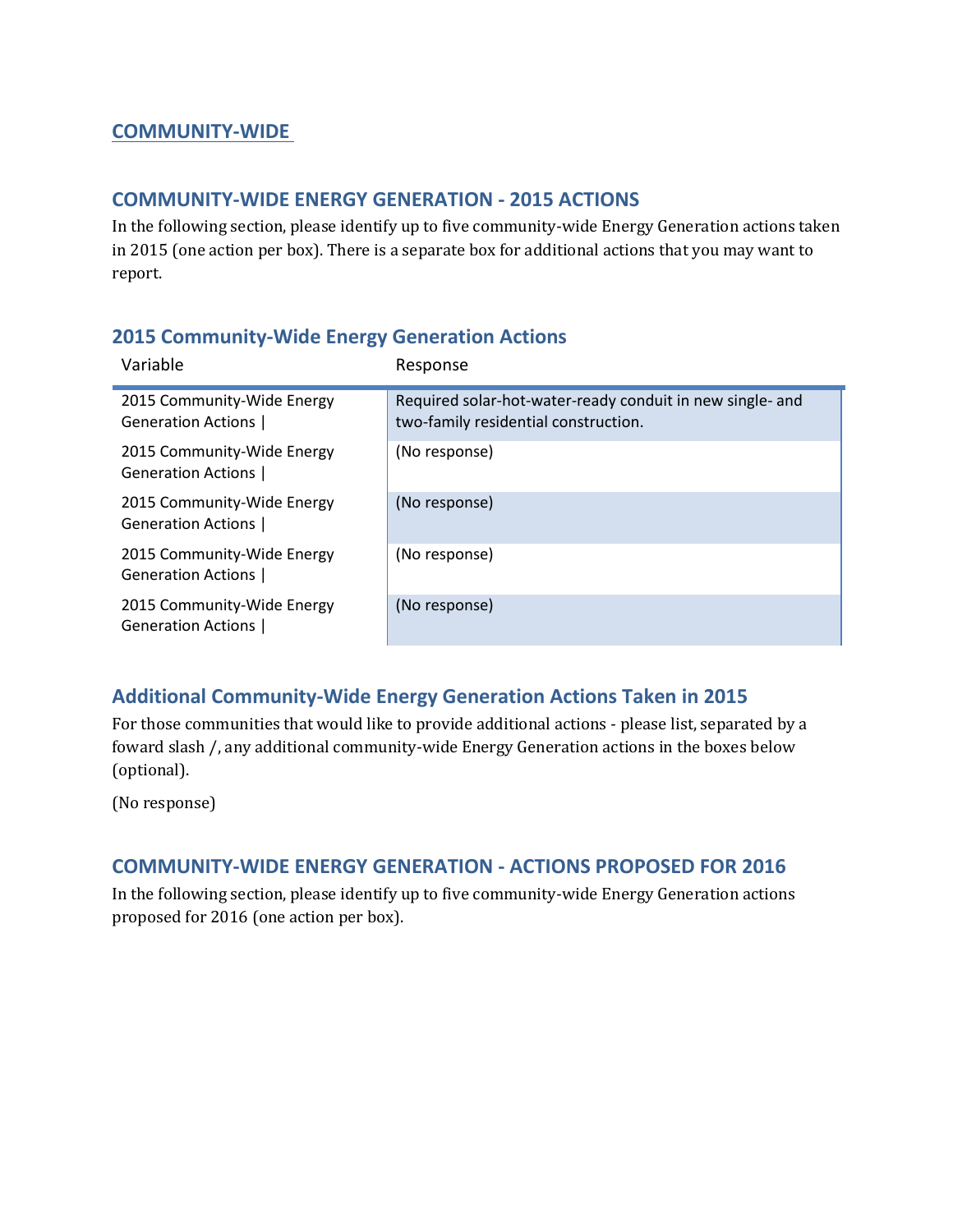#### **2016 Community-Wide Energy Generation Proposed Actions**

| Variable                                                           | Response                                                                                                     |
|--------------------------------------------------------------------|--------------------------------------------------------------------------------------------------------------|
| 2016 Community-Wide Energy<br>Generation Proposed Actions          | Continue to require solar-hot-water-ready conduit in new<br>single- and two-family residential construction. |
| 2016 Community-Wide Energy<br>Generation Proposed Actions          | (No response)                                                                                                |
| 2016 Community-Wide Energy<br>Generation Proposed Actions          | (No response)                                                                                                |
| 2016 Community-Wide Energy<br><b>Generation Proposed Actions  </b> | (No response)                                                                                                |
| 2016 Community-Wide Energy<br>Generation Proposed Actions          | (No response)                                                                                                |

#### **CORPORATE**

#### **CORPORATE ENERGY GENERATION - 2015 ACTIONS**

In the following section, please identify up to five corporate Energy Generation actions taken in 2015 (one action per box). There is a separate box for additional actions that you may want to report.

# **2015 Corporate Energy Generation Actions**

| Variable                                    | Response                                                         |
|---------------------------------------------|------------------------------------------------------------------|
| 2015 Corporate Energy Generation<br>Actions | Commissioned a solar feasibility study for Public Works<br>yard. |
| 2015 Corporate Energy Generation<br>Actions | (No response)                                                    |
| 2015 Corporate Energy Generation<br>Actions | (No response)                                                    |
| 2015 Corporate Energy Generation<br>Actions | (No response)                                                    |
| 2015 Corporate Energy Generation<br>Actions | (No response)                                                    |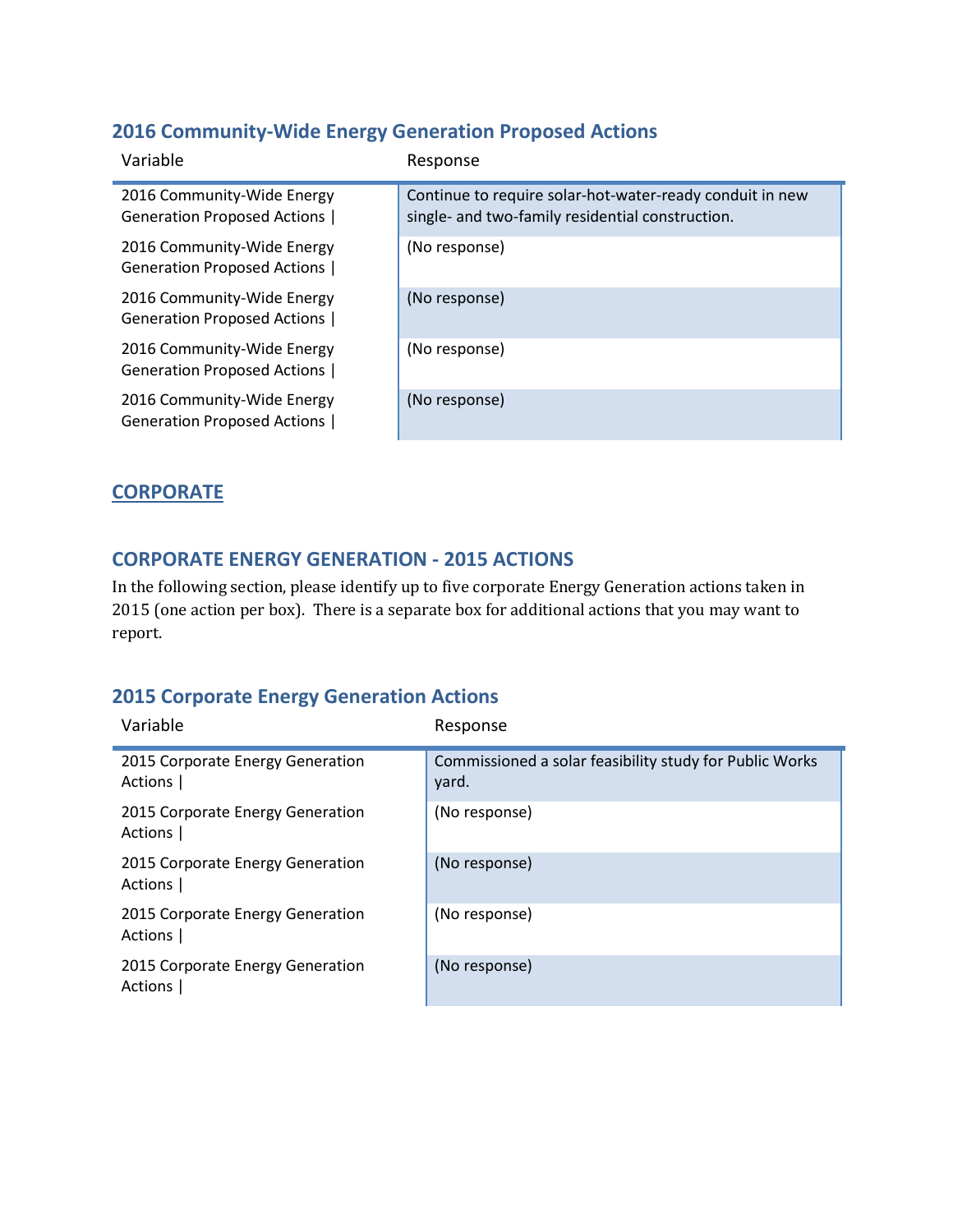#### **Additional Corporate Energy Generation Actions Taken in 2015**

For those communities that would like to provide additional actions - please list, separated by a forward slash /, any additional corporate Energy Generation actions in the boxes below (optional).

(No response)

#### **CORPORATE ENERGY GENERATION - ACTIONS PROPOSED FOR 2016**

In the following section, please identify up to five community-wide Energy Generation actions proposed for 2016 (one action per box).

#### **2016 Energy Generation Proposed Actions**

| Variable                                          | Response                                                                                                                |
|---------------------------------------------------|-------------------------------------------------------------------------------------------------------------------------|
| 2016 Energy<br>Generation Proposed Actions        | Plan to utilize Solar Feasibility Study for Public Works yard to<br>recommend funding for solar infrastructure in 2017. |
| 2016 Energy<br><b>Generation Proposed Actions</b> | (No response)                                                                                                           |
| 2016 Energy<br><b>Generation Proposed Actions</b> | (No response)                                                                                                           |
| 2016 Energy<br><b>Generation Proposed Actions</b> | (No response)                                                                                                           |
| 2016 Energy<br><b>Generation Proposed Actions</b> | (No response)                                                                                                           |

#### **SNAPSHOT QUESTIONS**

#### **Is your local government developing or constructing...**

• None of the above

#### **Is your local government operating...**

• None of the above

# **Is your local government connected to a district energy system that is operated by another energy provider?** No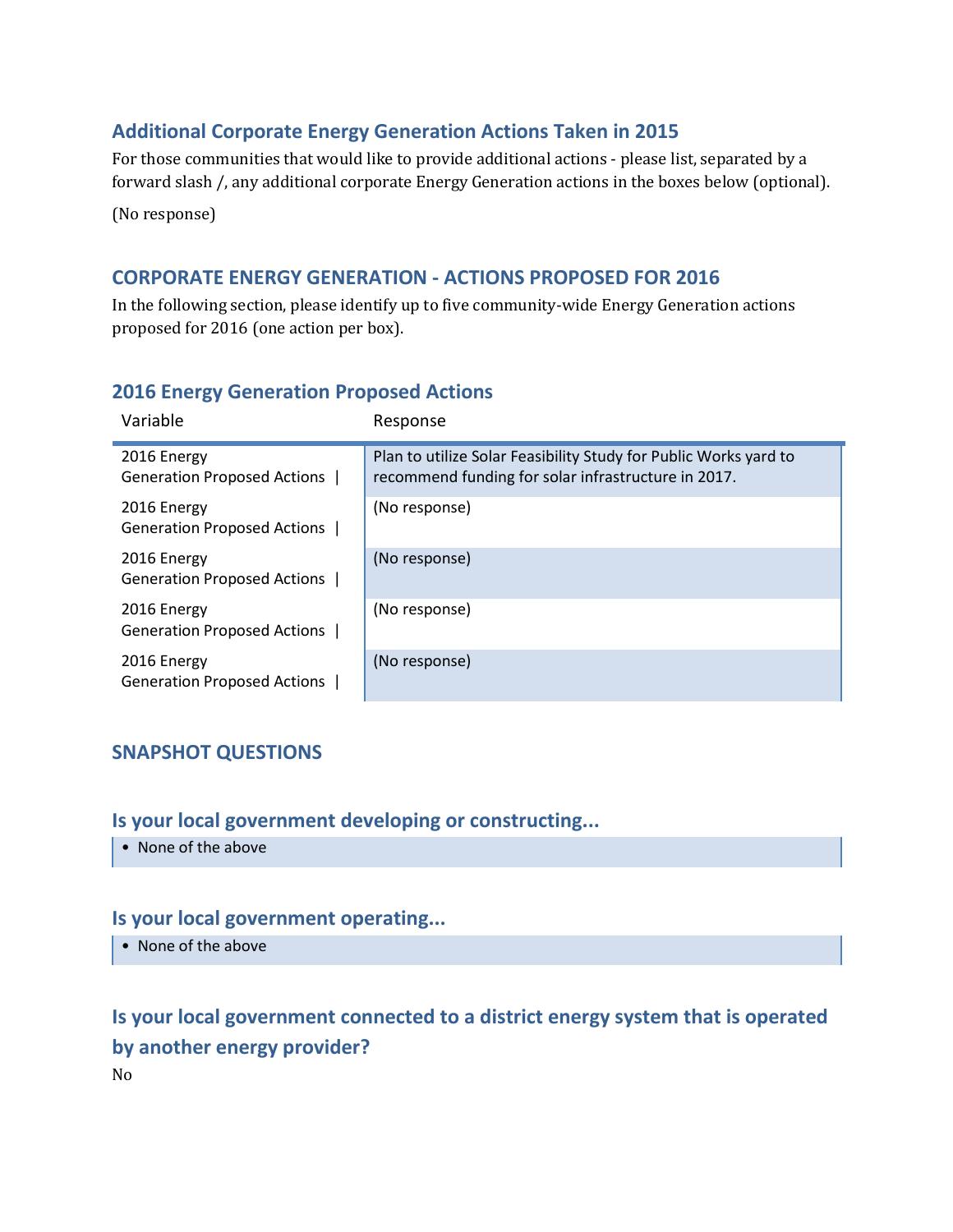**Are you aware of the Integrated Resource Recovery guidance page on the BC Climate Action Toolkit? http://www.toolkit.bc.ca/tool/integrated-resourcerecovery-irr**

Yes

#### **Greenspace**

#### **GREENSPACE ACTIONS**

Greenspace refers to parks and greenways, boulevards, community forests, urban agriculture, riparian areas, gardens, recreation/school sites, and other green spaces, such as remediated brownfield/contaminated sites.

#### **COMMUNITY-WIDE**

#### **COMMUNITY-WIDE GREENSPACE - 2015 ACTIONS**

In the following section, please identify up to five community-wide Greenspace actions taken in 2015 (one action per box). There is a separate box for additional actions that you may want to report.

#### **2015 Community-Wide Greenspace Actions**

| Variable                               | Response      |
|----------------------------------------|---------------|
| 2015 Community-Wide Greenspace Actions | (No response) |
| 2015 Community-Wide Greenspace Actions | (No response) |
| 2015 Community-Wide Greenspace Actions | (No response) |
| 2015 Community-Wide Greenspace Actions | (No response) |
| 2015 Community-Wide Greenspace Actions | (No response) |

#### **Additional Community-Wide Greenspace Actions Taken in 2015**

For those communities that would like to provide additional actions - please list, separated by a forward slash /, any additional community-wide Greenspace actions in the boxes below (optional).

(No response)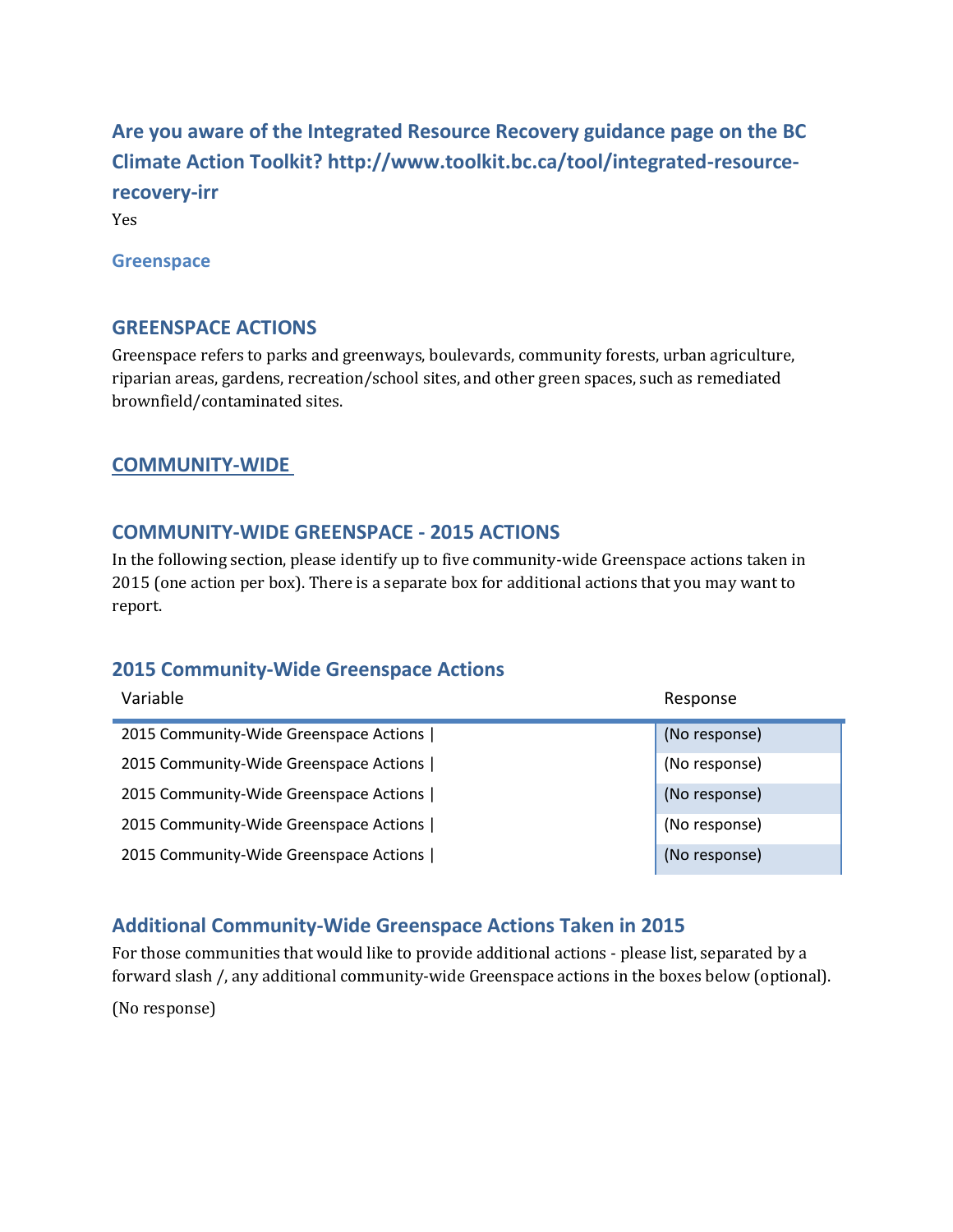#### **COMMUNITY-WIDE GREENSPACE - ACTIONS PROPOSED FOR 2016**

In the following section, please identify up to five community-wide Greenspace actions proposed for 2016 (one action per box).

#### **2016 Community-Wide Greenspace Proposed Actions**

| Variable                                        | Response      |
|-------------------------------------------------|---------------|
| 2016 Community-Wide Greenspace Proposed Actions | (No response) |
| 2016 Community-Wide Greenspace Proposed Actions | (No response) |
| 2016 Community-Wide Greenspace Proposed Actions | (No response) |
| 2016 Community-Wide Greenspace Proposed Actions | (No response) |
| 2016 Community-Wide Greenspace Proposed Actions | (No response) |

#### **CORPORATE**

#### **CORPORATE GREENSPACE - 2015 ACTIONS**

In the following section, please identify up to five corporate Greenspace actions taken in 2015 (one action per box). There is a separate box for additional actions that you may want to report.

#### **2015 Corporate Greenspace Actions**

| Variable                          | Response                                                |
|-----------------------------------|---------------------------------------------------------|
| 2015 Corporate Greenspace Actions | Planted approximately 50 trees in parks and boulevards. |
| 2015 Corporate Greenspace Actions | (No response)                                           |
| 2015 Corporate Greenspace Actions | (No response)                                           |
| 2015 Corporate Greenspace Actions | (No response)                                           |
| 2015 Corporate Greenspace Actions | (No response)                                           |

### **Additional Corporate Greenspace Actions Taken in 2015**

For those communities that would like to provide additional actions - please list, separated by a forward slash /, any additional corporate Greenspace actions in the boxes below (optional).

(No response)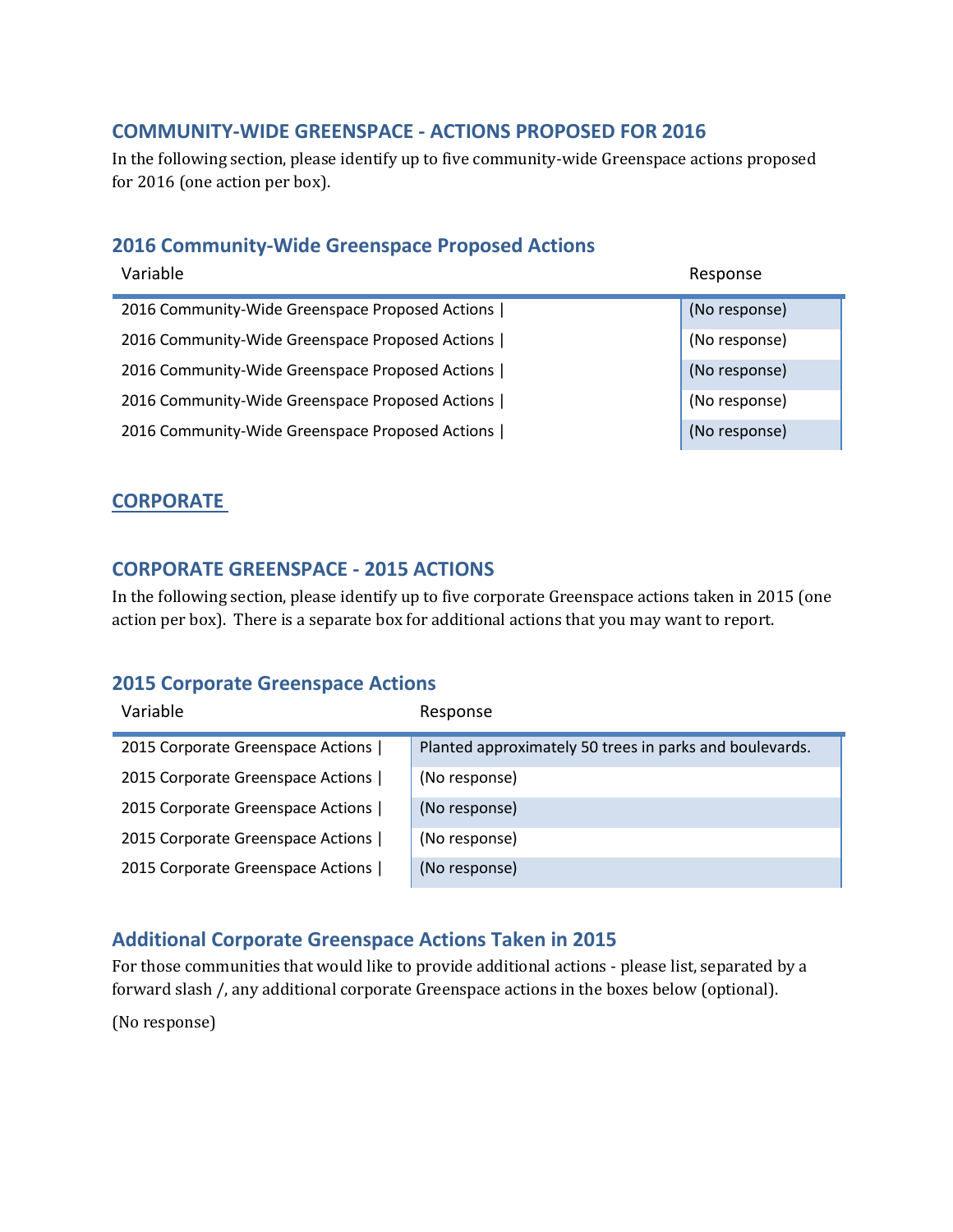#### **CORPORATE GREENSPACE - ACTIONS PROPOSED FOR 2016**

In the following section, please identify up to five corporate Greenspace actions proposed for 2016 (one action per box).

#### **2016 Greenspace Proposed Actions**

| Variable                         | Response                                                      |
|----------------------------------|---------------------------------------------------------------|
| 2016 Greenspace Proposed Actions | Plan to plant approximately 50 trees in parks and boulevards. |
| 2016 Greenspace Proposed Actions | (No response)                                                 |
| 2016 Greenspace Proposed Actions | (No response)                                                 |
| 2016 Greenspace Proposed Actions | (No response)                                                 |
| 2016 Greenspace Proposed Actions | (No response)                                                 |

#### **SNAPSHOT QUESTION**

**Does your local government have urban forest policies, plans or programs?** No

**Solid Waste**

#### **SOLID WASTE ACTIONS**

Reducing, reusing, recycling, recovering and managing the disposal of the residual solid waste minimizes environmental impacts and supports sustainable environmental management, greenhouse gas reductions, and improved air and water quality.

#### **COMMUNITY-WIDE**

#### **COMMUNITY-WIDE SOLID WASTE - 2015 ACTIONS**

In the following section, please identify up to five community-wide Solid Waste actions taken in 2015 (one action per box). There is a separate box for additional actions that you may want to report.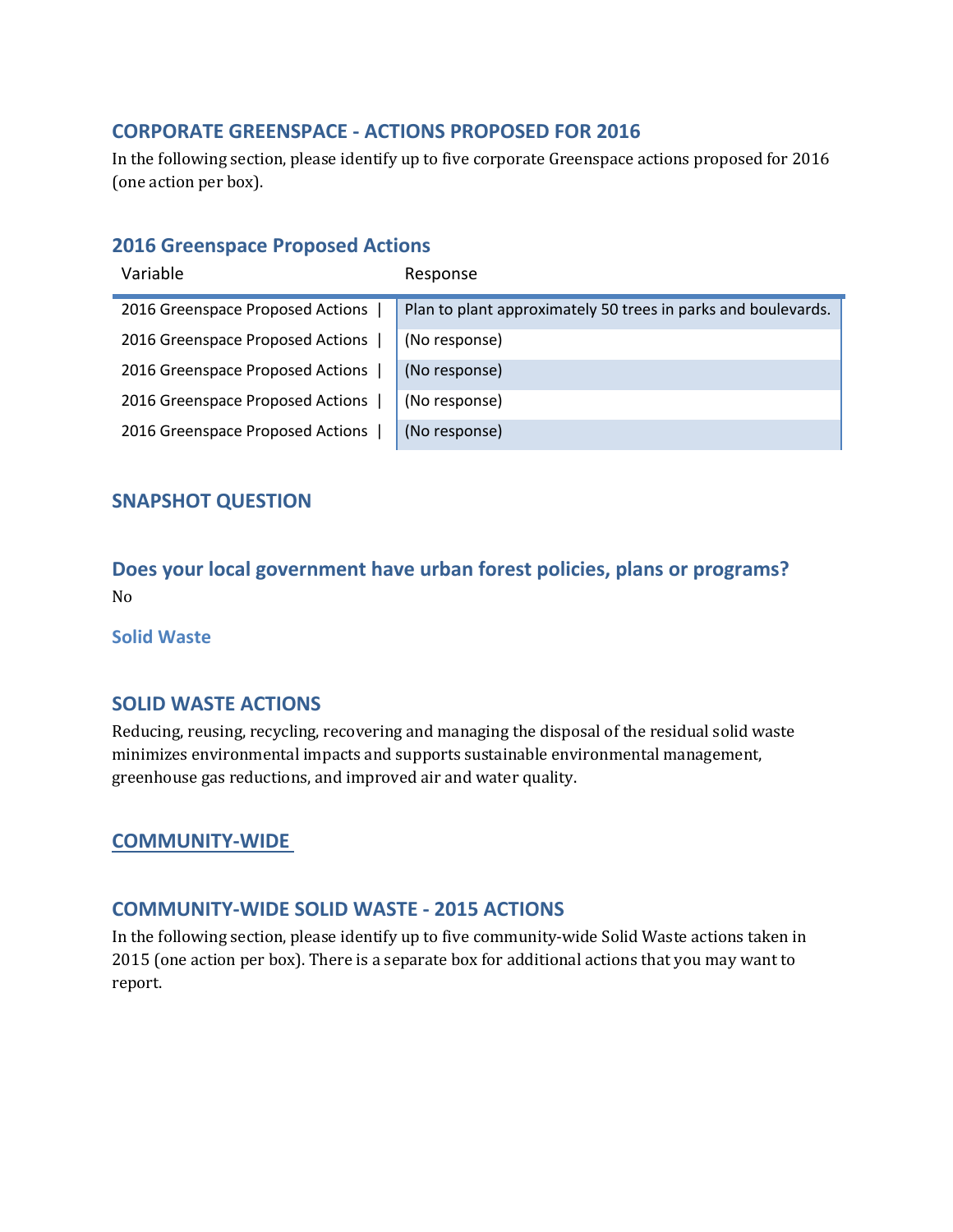#### **2015 Community-Wide Solid Waste Actions**

| Variable                                | Response      |
|-----------------------------------------|---------------|
| 2015 Community-Wide Solid Waste Actions | (No response) |
| 2015 Community-Wide Solid Waste Actions | (No response) |
| 2015 Community-Wide Solid Waste Actions | (No response) |
| 2015 Community-Wide Solid Waste Actions | (No response) |
| 2015 Community-Wide Solid Waste Actions | (No response) |

#### **Additional Community-Wide Solid Waste Actions Taken in 2015**

For those communities that would like to provide additional actions - please list, separated by a forward slash /, any additional community-wide Solid Waste actions in the boxes below (optional).

(No response)

#### **COMMUNITY-WIDE SOLID WASTE - ACTIONS PROPOSED FOR 2016**

In the following section, please identify up to five community-wide Solid Waste actions proposed for 2016 (one action per box).

### **2016 Community-Wide Solid Waste Proposed Actions**

| Variable                                         | Response      |
|--------------------------------------------------|---------------|
| 2016 Community-Wide Solid Waste Proposed Actions | (No response) |
| 2016 Community-Wide Solid Waste Proposed Actions | (No response) |
| 2016 Community-Wide Solid Waste Proposed Actions | (No response) |
| 2016 Community-Wide Solid Waste Proposed Actions | (No response) |
| 2016 Community-Wide Solid Waste Proposed Actions | (No response) |

### **CORPORATE**

#### **CORPORATE SOLID WASTE - 2015 ACTIONS**

In the following section, please identify up to five corporate Solid Waste actions taken in 2015 (one action per box). There is a separate box for additional actions that you may want to report.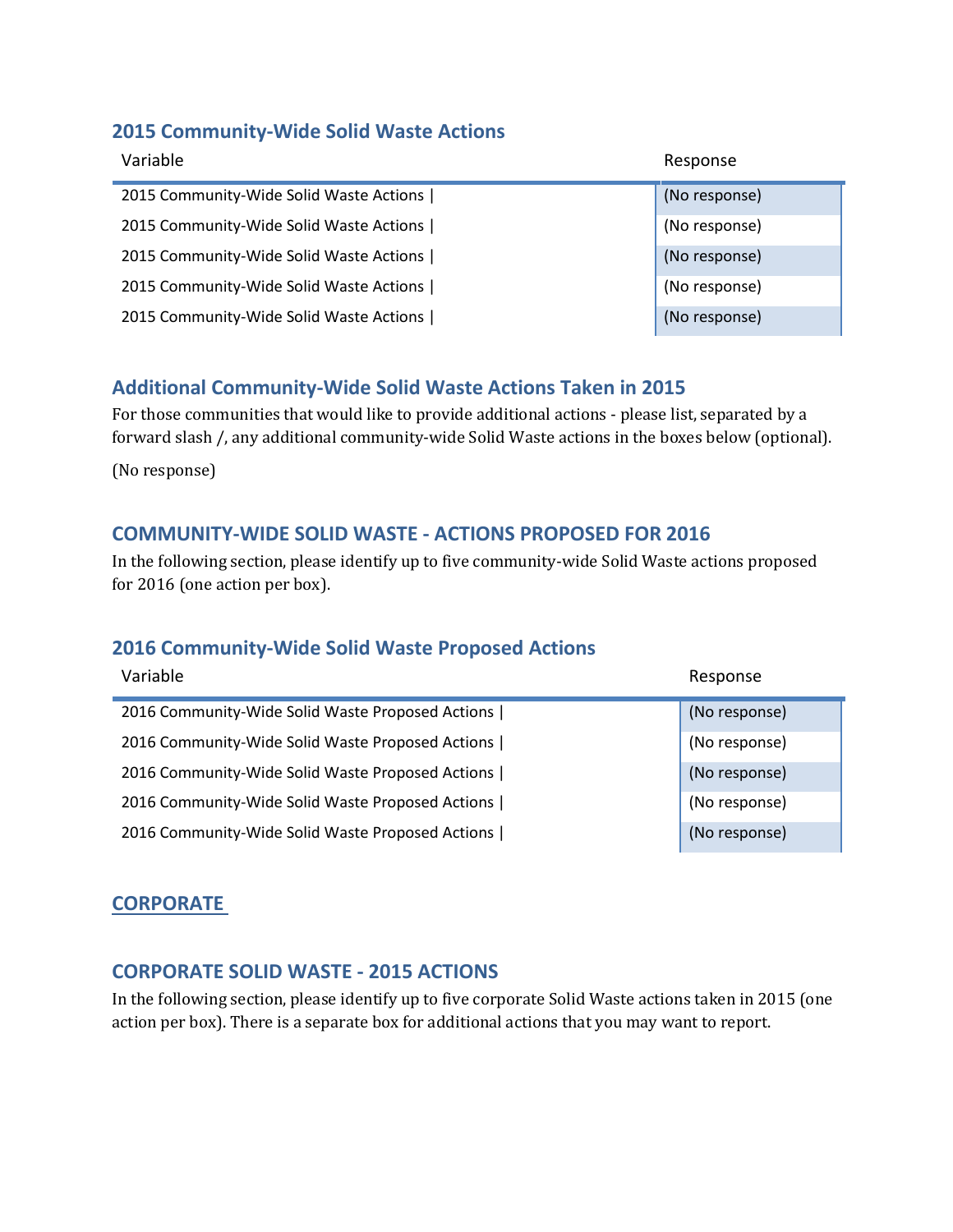#### **2015 Corporate Solid Waste Actions**

| Variable                              | Response                                                                          |
|---------------------------------------|-----------------------------------------------------------------------------------|
| 2015 Corporate Solid<br>Waste Actions | Continue to divert kitchen organics away from landfill in separate<br>collection. |
| 2015 Corporate Solid<br>Waste Actions | Continue to collect yard waste and deliver to a composting<br>facility.           |
| 2015 Corporate Solid<br>Waste Actions | (No response)                                                                     |
| 2015 Corporate Solid<br>Waste Actions | (No response)                                                                     |
| 2015 Corporate Solid<br>Waste Actions | (No response)                                                                     |

# **Additional Solid Waste Actions Taken in 2015**

For those communities that would like to provide additional actions - please list, separated by a forward slash /, any additional corporate Solid Waste actions in the boxes below (optional).

(No response)

### **CORPORATE SOLID WASTE - ACTIONS PROPOSED FOR 2016**

In the following section, please identify up to five corporate Solid Waste actions proposed for 2016 (one action per box).

| Variable                             | Response                                                                          |
|--------------------------------------|-----------------------------------------------------------------------------------|
| 2016 Solid Waste Proposed<br>Actions | Continue to divert kitchen organics away from landfill in separate<br>collection. |
| 2016 Solid Waste Proposed<br>Actions | Continue to collect yard waste and deliver to a composting<br>facility.           |
| 2016 Solid Waste Proposed<br>Actions | (No response)                                                                     |
| 2016 Solid Waste Proposed<br>Actions | (No response)                                                                     |
| 2016 Solid Waste Proposed<br>Actions | (No response)                                                                     |

#### **2016 Solid Waste Proposed Actions**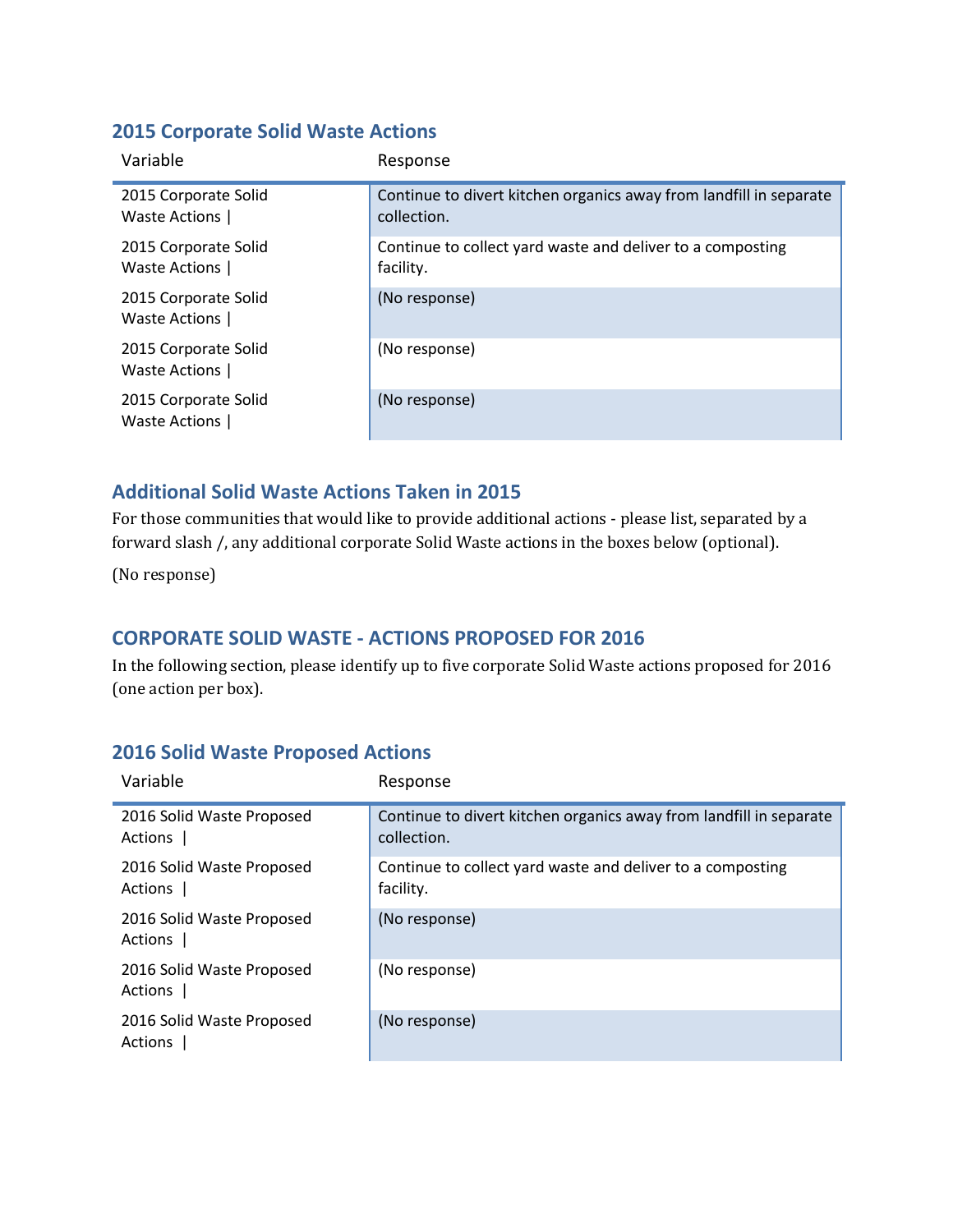#### **SNAPSHOT QUESTIONS**

# **Does your local government have construction and demolition waste reduction policies, plans or programs?** No

# **Does your local government have organics reduction/diversion policies, plans or programs?**

Yes

**Transportation**

#### **TRANSPORTATION ACTIONS**

Transportation actions that increase transportation system efficiency, emphasize the movement of people and goods, and give priority to more efficient modes, e.g. walking, cycling, ridesharing, and public transit, can contribute to reductions in greenhouse gas emissions and more livable communities.

#### **COMMUNITY-WIDE**

#### **COMMUNITY-WIDE TRANSPORTATION - 2015 ACTIONS**

In the following section, please identify up to five community-wide Transportation actions taken in 2015 (one action per box). There is a separate box for additional actions that you may want to report.

#### **2015 Community-Wide Transportation Actions**

| Variable                                   | Response      |
|--------------------------------------------|---------------|
| 2015 Community-Wide Transportation Actions | (No response) |
| 2015 Community-Wide Transportation Actions | (No response) |
| 2015 Community-Wide Transportation Actions | (No response) |
| 2015 Community-Wide Transportation Actions | (No response) |
| 2015 Community-Wide Transportation Actions | (No response) |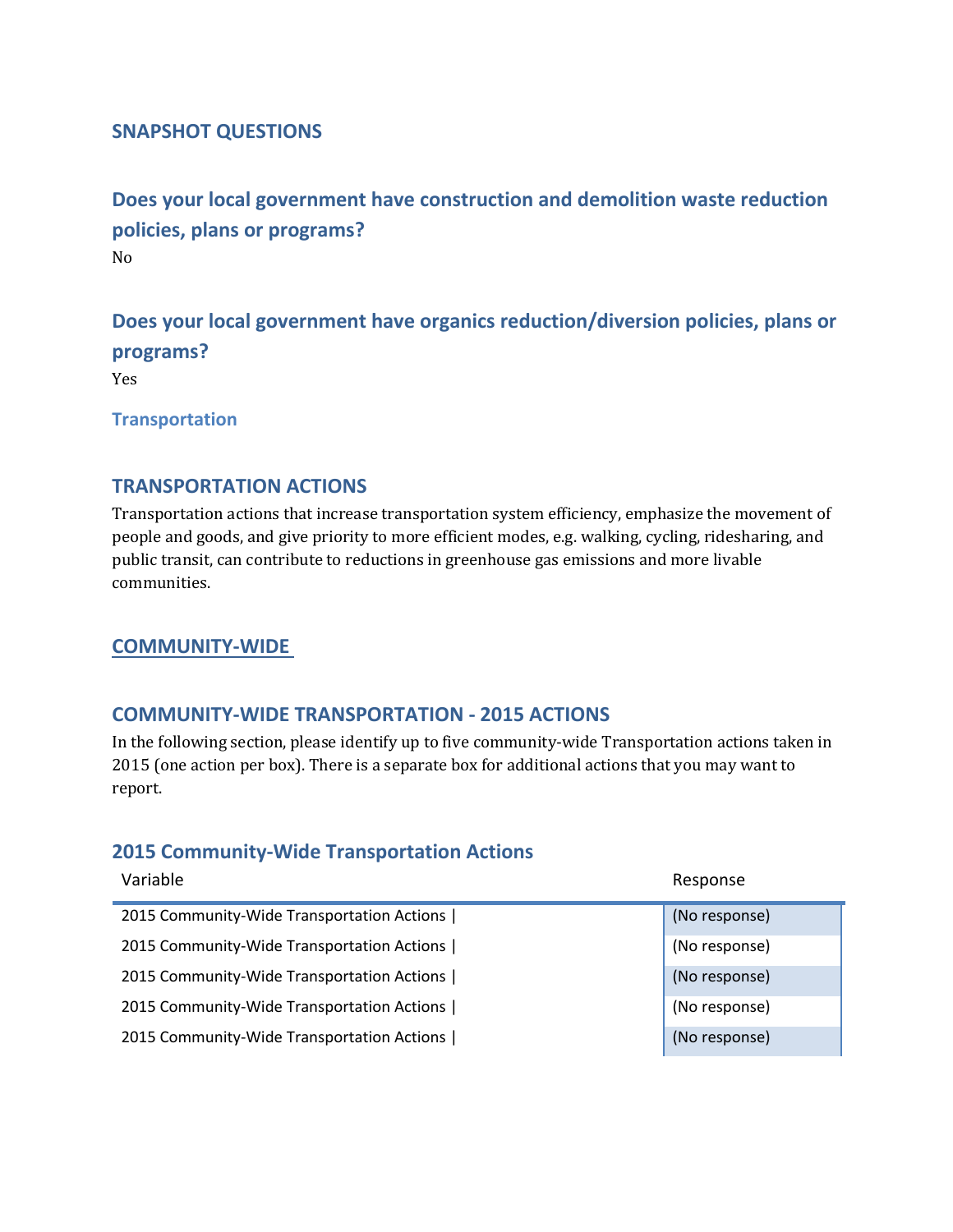#### **Additional Community-Wide Transportation Actions Taken in 2015**

For those communities that would like to provide additional actions - please list, separated by a forward salsh /, any additional community-wide Transportation actions in the boxes below (optional).

(No response)

#### **COMMUNITY-WIDE TRANSPORTATION - ACTIONS PROPOSED FOR 2016**

In the following section, please identify up to five community-wide Transportation actions proposed for 2016 (one action per box).

#### **2016 Community-Wide Transportation Proposed Actions**

| Variable                                            | Response      |
|-----------------------------------------------------|---------------|
| 2016 Community-Wide Transportation Proposed Actions | (No response) |
| 2016 Community-Wide Transportation Proposed Actions | (No response) |
| 2016 Community-Wide Transportation Proposed Actions | (No response) |
| 2016 Community-Wide Transportation Proposed Actions | (No response) |
| 2016 Community-Wide Transportation Proposed Actions | (No response) |

#### **CORPORATE**

#### **CORPORATE TRANSPORTATION - 2015 ACTIONS**

In the following section, please identify up to five corporate Transportation actions taken in 2015 (one action per box). There is a separate box for additional actions that you may want to report.

#### **2015 Corporate Transportation Actions**

| Variable                                 | Response                                                                                                                   |
|------------------------------------------|----------------------------------------------------------------------------------------------------------------------------|
| 2015 Corporate Transportation<br>Actions | Continue to maintain hybrid and electric vehicles in Town fleet.                                                           |
| 2015 Corporate Transportation<br>Actions | Constructed additional pedestrian sidewalks and two cross-walks<br>with pedestrian-operated solar-powered flashing lights. |
| 2015 Corporate Transportation<br>Actions | (No response)                                                                                                              |
| 2015 Corporate Transportation<br>Actions | (No response)                                                                                                              |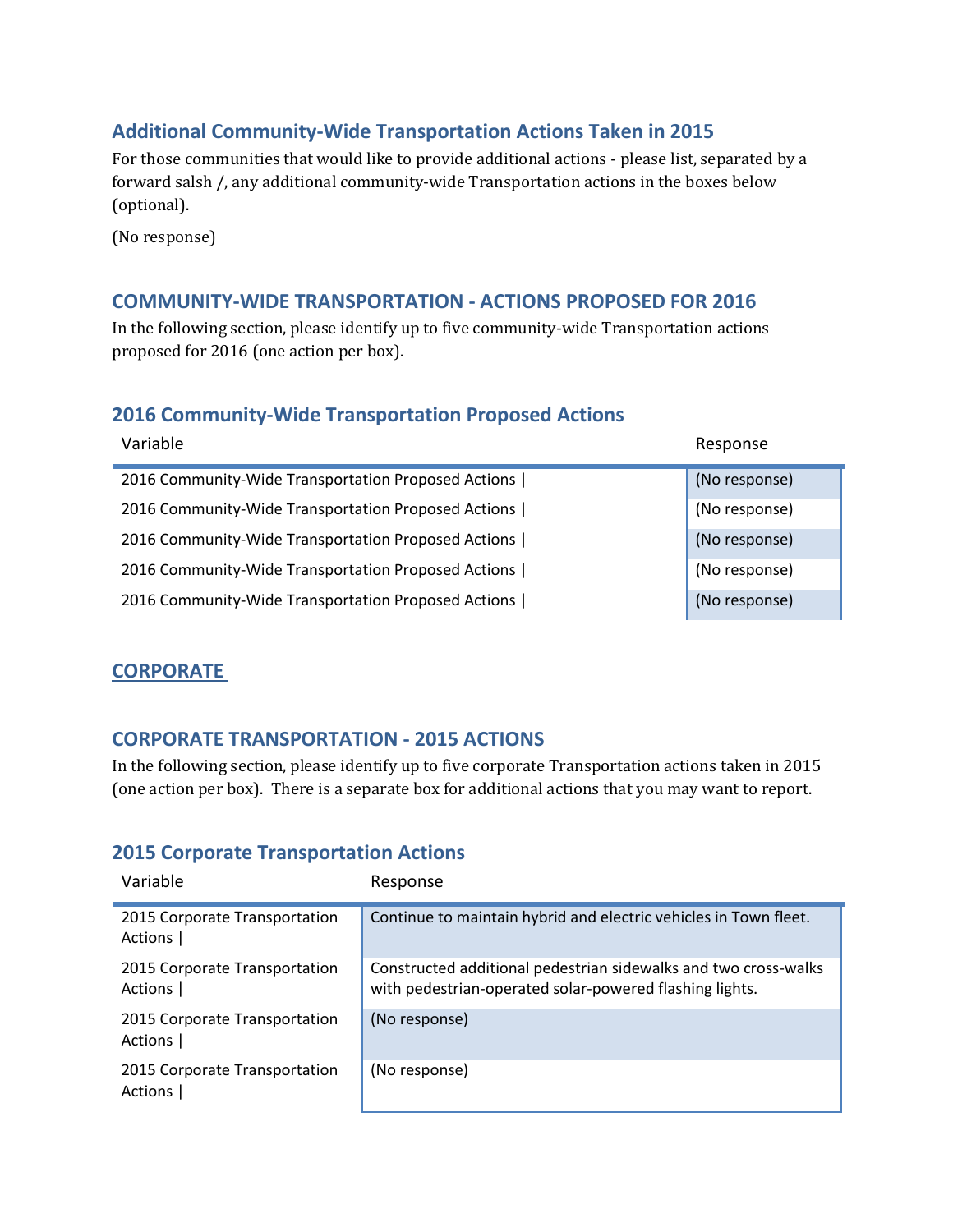#### **Additional Corporate Transportation Actions Taken in 2015**

For those communities that would like to provide additional actions - please list, separated by a forward slash /, any additional corporate Transportation actions in the boxes below (optional).

(No response)

#### **CORPORATE TRANSPORTATION - ACTIONS PROPOSED FOR 2016**

In the following section, please identify up to five corporate Transportation actions proposed for 2016 (one action per box).

#### **2016 Transportation Proposed Actions**

| Variable                                | Response                                                                                                                                                                        |
|-----------------------------------------|---------------------------------------------------------------------------------------------------------------------------------------------------------------------------------|
| 2016 Transportation Proposed<br>Actions | Plan to construct additional pedestrian sidewalks and upgrade a<br>crosswalk.                                                                                                   |
| 2016 Transportation Proposed<br>Actions | Plan to consider creating an Alternative Transportation reserve<br>fund as an outcome of a on-street parking study and a review of<br>the Off-Street Parking and Loading Bylaw. |
| 2016 Transportation Proposed<br>Actions | Installation of 6 new bus shelters in cooperation with BC Transit.                                                                                                              |
| 2016 Transportation Proposed<br>Actions | Enhance bicycle storage area in Town Hall to support employees<br>who commute by bicycle.                                                                                       |
| 2016 Transportation Proposed<br>Actions | (No response)                                                                                                                                                                   |

#### **SNAPSHOT QUESTIONS**

#### **Does your local government have policies, plans or programs to support:**

- Walking
- Cycling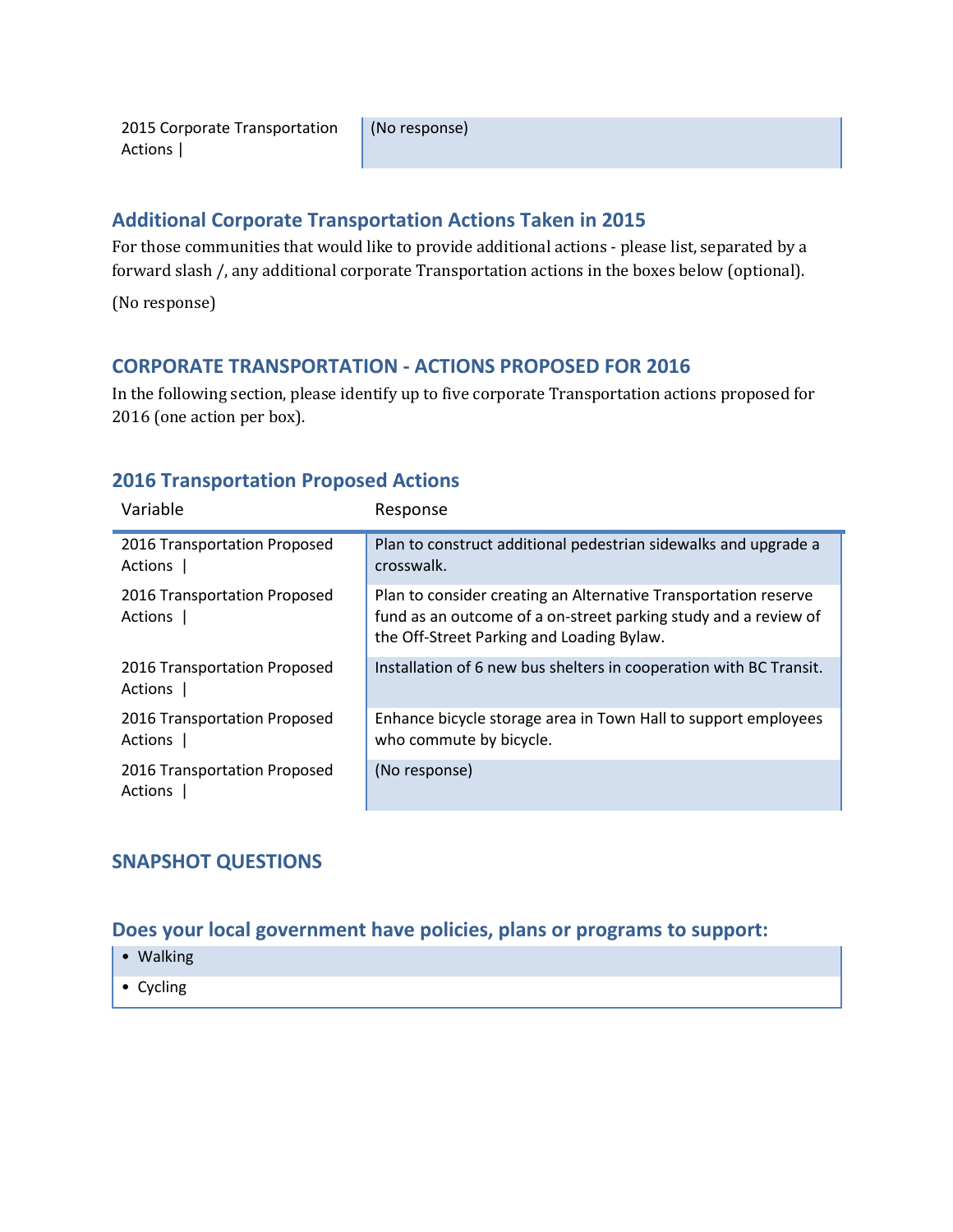**Does your local government have a Transportation Demand Management (TDM) strategy (e.g. to reduce single-vehicle occupancy trips, increase travel options, provide incentives to encourage individuals to modify travel behavior)?** (No response)

**Does your local government have policies, plans or programs to support local food production (thus reducing transportation emissions)?**

(No response)

**Water and Wastewater**

#### **WATER AND WASTEWATER ACTIONS**

Managing and reducing water consumption and wastewater is an important aspect of developing a sustainable built environment that supports healthy communities, protects ecological integrity, and reduces greenhouse gas emissions.

#### **COMMUNITY-WIDE**

#### **COMMUNITY-WIDE WATER AND WASTEWATER - 2015 ACTIONS**

In the following section, please identify up to five community-wide Water and Wastewater actions taken in 2015 (one action per box). There is a separate box for additional actions that you may want to report.

#### **2015 Community-Wide Water and Wastewater Actions**

| Variable                                         | Response      |
|--------------------------------------------------|---------------|
| 2015 Community-Wide Water and Wastewater Actions | (No response) |
| 2015 Community-Wide Water and Wastewater Actions | (No response) |
| 2015 Community-Wide Water and Wastewater Actions | (No response) |
| 2015 Community-Wide Water and Wastewater Actions | (No response) |
| 2015 Community-Wide Water and Wastewater Actions | (No response) |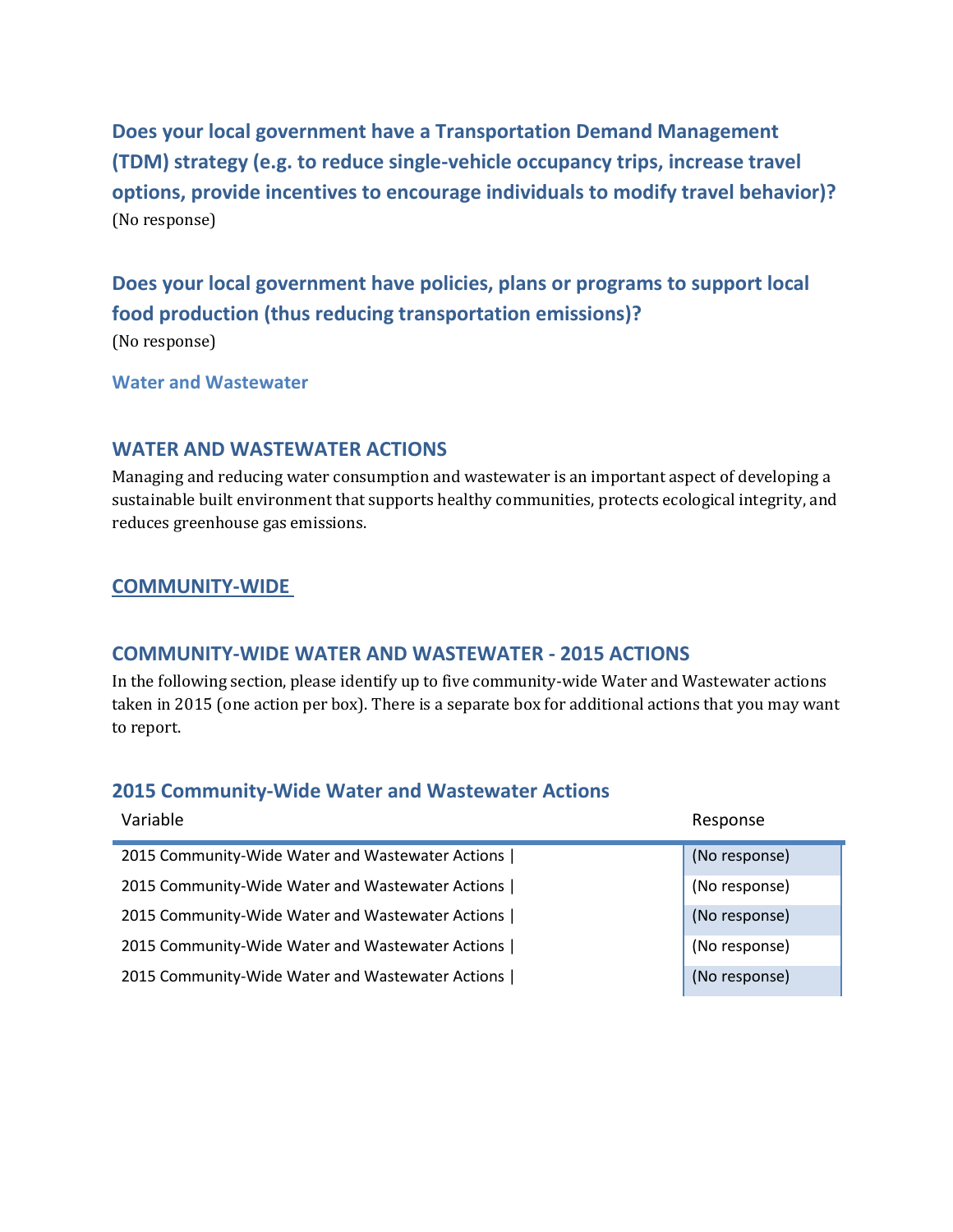#### **Additional Community-Wide Water and Wastewater Actions Taken in 2015**

For those communities that would like to provide additional actions - please list, separated by a forward slash /, any additional community-wide Water and Wastewater actions in the boxes below (optional).

(No response)

#### **COMMUNITY-WIDE WATER AND WASTEWATER - ACTIONS PROPOSED FOR 2016**

In the following section, please identify up to five community-wide Water and Wastewater actions proposed for 2016 (one action per box).

#### **2016 Community-Wide Water and Wastewater Proposed Actions**

| Variable                                                  | Response      |
|-----------------------------------------------------------|---------------|
| 2016 Community-Wide Water and Wastewater Proposed Actions | (No response) |
| 2016 Community-Wide Water and Wastewater Proposed Actions | (No response) |
| 2016 Community-Wide Water and Wastewater Proposed Actions | (No response) |
| 2016 Community-Wide Water and Wastewater Proposed Actions | (No response) |
| 2016 Community-Wide Water and Wastewater Proposed Actions | (No response) |

#### **CORPORATE**

#### **CORPORATE WATER AND WASTEWATER - 2015 ACTIONS**

In the following section, please identify up to five corporate Water and Wastewater actions taken in 2015 (one action per box). There is a separate box for additional actions that you may want to report.

#### **2015 Corporate Water and Wastewater Actions**

| Variable                                    | Response      |
|---------------------------------------------|---------------|
| 2015 Corporate Water and Wastewater Actions | (No response) |
| 2015 Corporate Water and Wastewater Actions | (No response) |
| 2015 Corporate Water and Wastewater Actions | (No response) |
| 2015 Corporate Water and Wastewater Actions | (No response) |
| 2015 Corporate Water and Wastewater Actions | (No response) |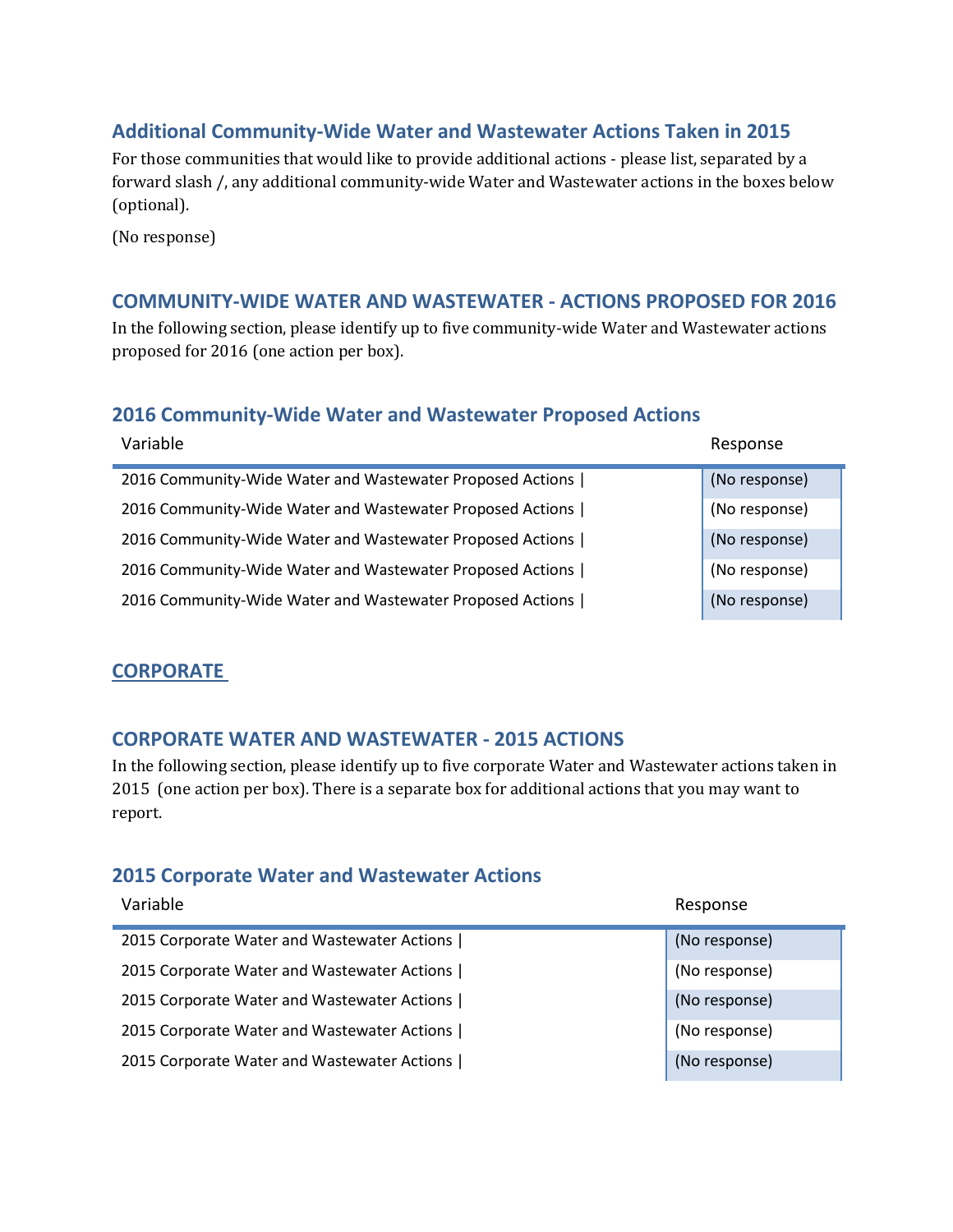#### **Additional Corporate Water and Wastewater Actions Taken in 2015**

For those communities that would like to provide additional actions - please list, separated by a forward slash /, any additional corporate Water and Wastewater actions in the boxes below (optional).

(No response)

#### **CORPORATE WATER AND WASTEWATER - ACTIONS PROPOSED FOR 2016**

In the following section, please identify up to five corporate Water and Wastewater actions proposed for 2016 (one action per box).

#### **2016 Water and Wastewater Proposed Actions**

| Variable                                      | Response                                                                          |
|-----------------------------------------------|-----------------------------------------------------------------------------------|
| 2016 Water and Wastewater Proposed<br>Actions | Upgrade irrigation systems in a few key parks to increase<br>watering efficiency. |
| 2016 Water and Wastewater Proposed<br>Actions | (No response)                                                                     |
| 2016 Water and Wastewater Proposed<br>Actions | (No response)                                                                     |
| 2016 Water and Wastewater Proposed<br>Actions | (No response)                                                                     |
| 2016 Water and Wastewater Proposed<br>Actions | (No response)                                                                     |

#### **SNAPSHOT QUESTION**

**Does your local government have water conservation policies, plans or programs?**

No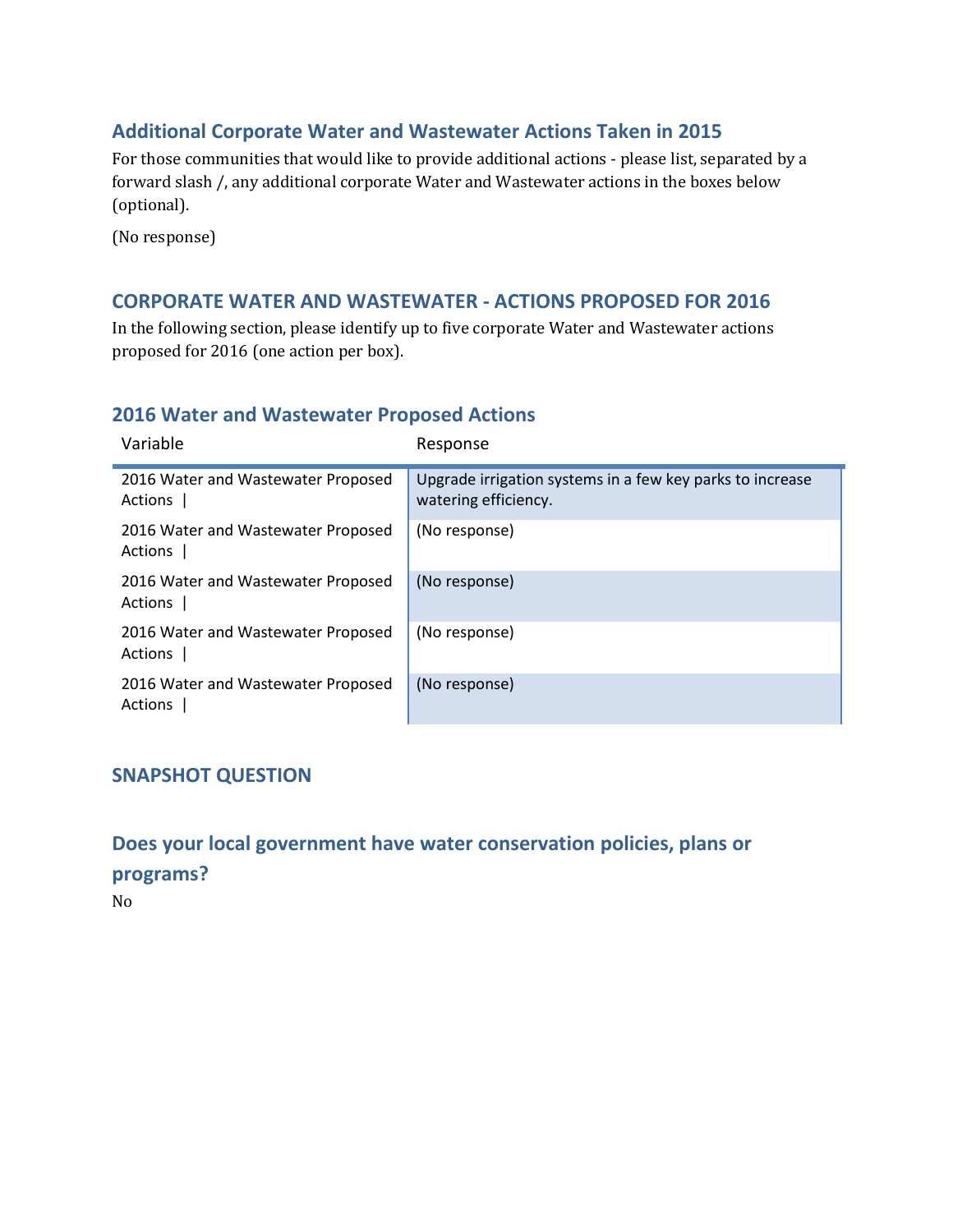#### **Adaptation**

#### **CLIMATE CHANGE ADAPTATION ACTIONS**

For local governments, adaptation to a changing climate can take the form of changes in policy, management, technology and behaviour that minimize negative impacts or exploit opportunities. It can involve both "hard" and "soft" solutions, including: changes in infrastructure engineering, planning, zoning, bylaws and public education.

#### **COMMUNITY-WIDE**

#### **COMMUNITY-WIDE ADAPTATION - 2015 ACTIONS**

In the following section, please identify up to five community-wide Adaptation actions taken in 2015 (one action per box). There is a separate box for additional actions that you may want to report.

#### **2015 Community-Wide Adaptation Actions**

| Variable                               | Response      |
|----------------------------------------|---------------|
| 2015 Community-Wide Adaptation Actions | (No response) |
| 2015 Community-Wide Adaptation Actions | (No response) |
| 2015 Community-Wide Adaptation Actions | (No response) |
| 2015 Community-Wide Adaptation Actions | (No response) |
| 2015 Community-Wide Adaptation Actions | (No response) |

#### **Additional Community-Wide Adaptation Actions Taken in 2015**

For those communities that would like to provide additional actions - please list, separated by a forward slash /, any additional community-wide Adaptation actions in the boxes below (optional).

(No response)

#### **COMMUNITY-WIDE ADAPTATION - ACTIONS PROPOSED FOR 2016**

In the following section, please identify up to five community-wide Adaptation actions proposed for 2016 (one action per box).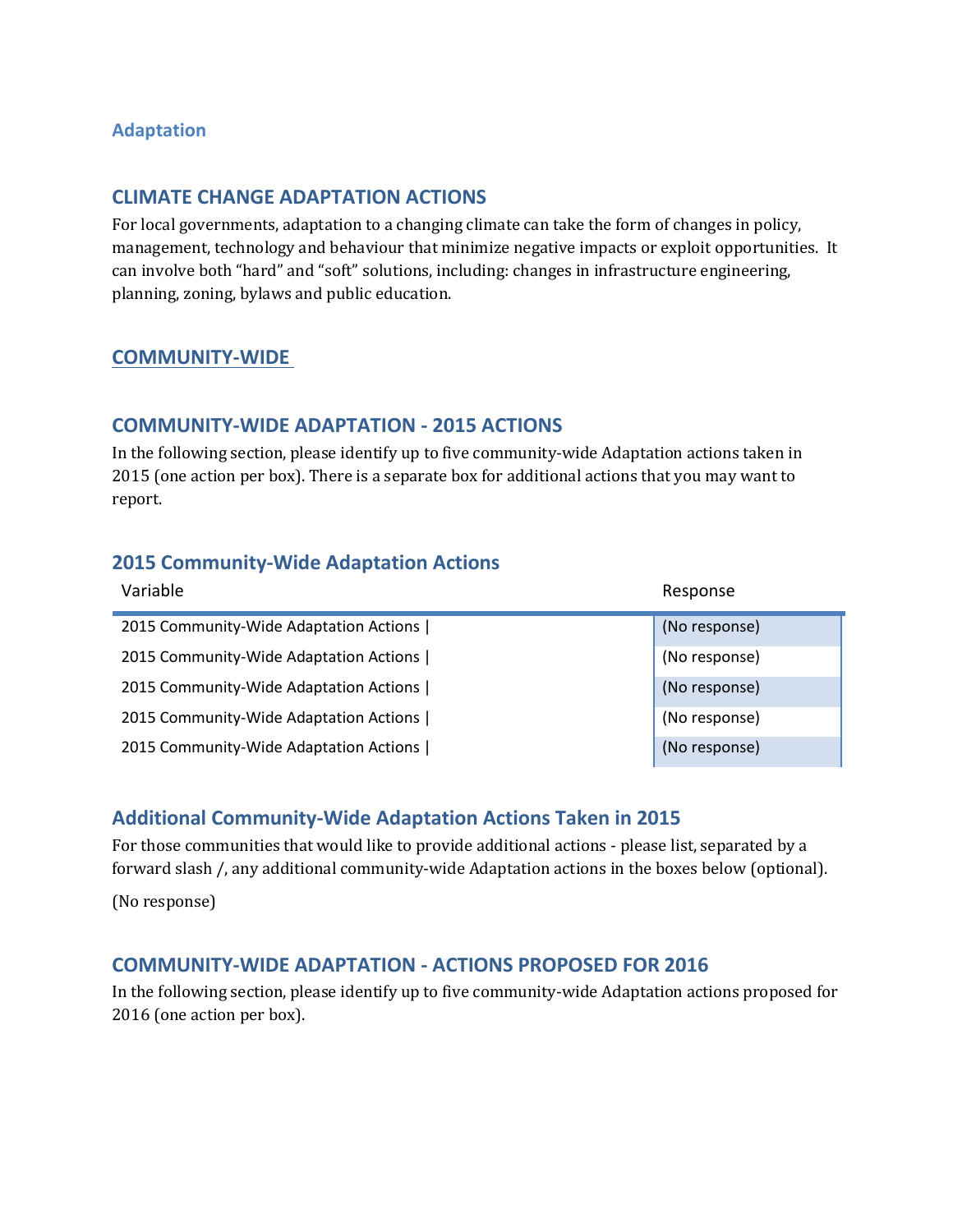#### **2016 Community-Wide Adaptation Proposed Actions**

| Variable                                        | Response      |
|-------------------------------------------------|---------------|
| 2016 Community-Wide Adaptation Proposed Actions | (No response) |
| 2016 Community-Wide Adaptation Proposed Actions | (No response) |
| 2016 Community-Wide Adaptation Proposed Actions | (No response) |
| 2016 Community-Wide Adaptation Proposed Actions | (No response) |
| 2016 Community-Wide Adaptation Proposed Actions | (No response) |

#### **CORPORATE**

#### **CORPORATE ADAPTATION - 2015 ACTIONS**

In the following section, please identify up to five corporate Adaptation actions taken in 2015. One action per box. There is a separate box for optional additional 2015 actions your community may want to report.

### **2015 Corporate Adaptation Actions**

| Variable                          | Response      |
|-----------------------------------|---------------|
| 2015 Corporate Adaptation Actions | (No response) |
| 2015 Corporate Adaptation Actions | (No response) |
| 2015 Corporate Adaptation Actions | (No response) |
| 2015 Corporate Adaptation Actions | (No response) |
| 2015 Corporate Adaptation Actions | (No response) |

#### **Additional Corporate Adaptation Actions Taken in 2015**

For those communities that would like to provide additional actions - please list, separated by a forward slash /, any additional corporate Adaptation actions in the boxes below (optional).

(No response)

### **CORPORATE ADAPTATION - ACTIONS PROPOSED FOR 2016**

In the following section, please identify up to five corporate Adaptation actions proposed for 2016 (one action per box).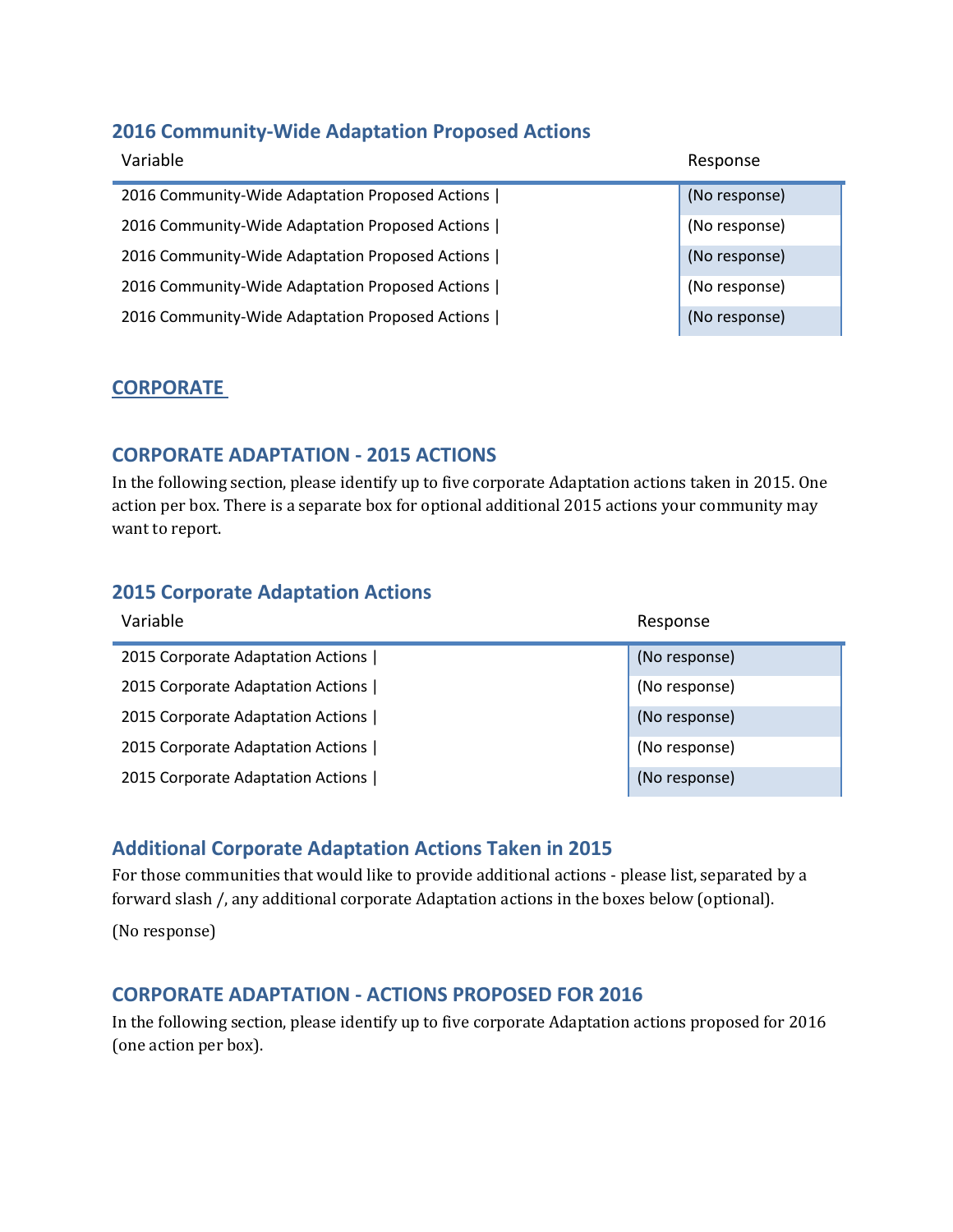#### **2016 Adaptation Proposed Actions**

| Variable                         | Response      |
|----------------------------------|---------------|
| 2016 Adaptation Proposed Actions | (No response) |
| 2016 Adaptation Proposed Actions | (No response) |
| 2016 Adaptation Proposed Actions | (No response) |
| 2016 Adaptation Proposed Actions | (No response) |
| 2016 Adaptation Proposed Actions | (No response) |

#### **SNAPSHOT QUESTIONS**

**Are you familiar with the Plan2Adapt guidance located on the Climate Action Toolkit Website? http://www.toolkit.bc.ca/Resource/Plan2Adapt** Yes

**Are you familiar with "Preparing for Climate Change - An Implementation Guide for Local Governments in BC? http://www.toolkit.bc.ca/Resource/Preparing-Climate-Change-Implementation-Guide-Local-Governments-British-Columbia** Yes

**Have you visited the climate change adaptation guidance page on the BC Climate Action Toolkit? http://www.toolkit.bc.ca/adaptation-challenges-andopportunities**

Yes

**Other**

#### **OTHER CLIMATE ACTIONS**

This section provides local governments the opportunity to report other climate actions that are not captured in the categories above.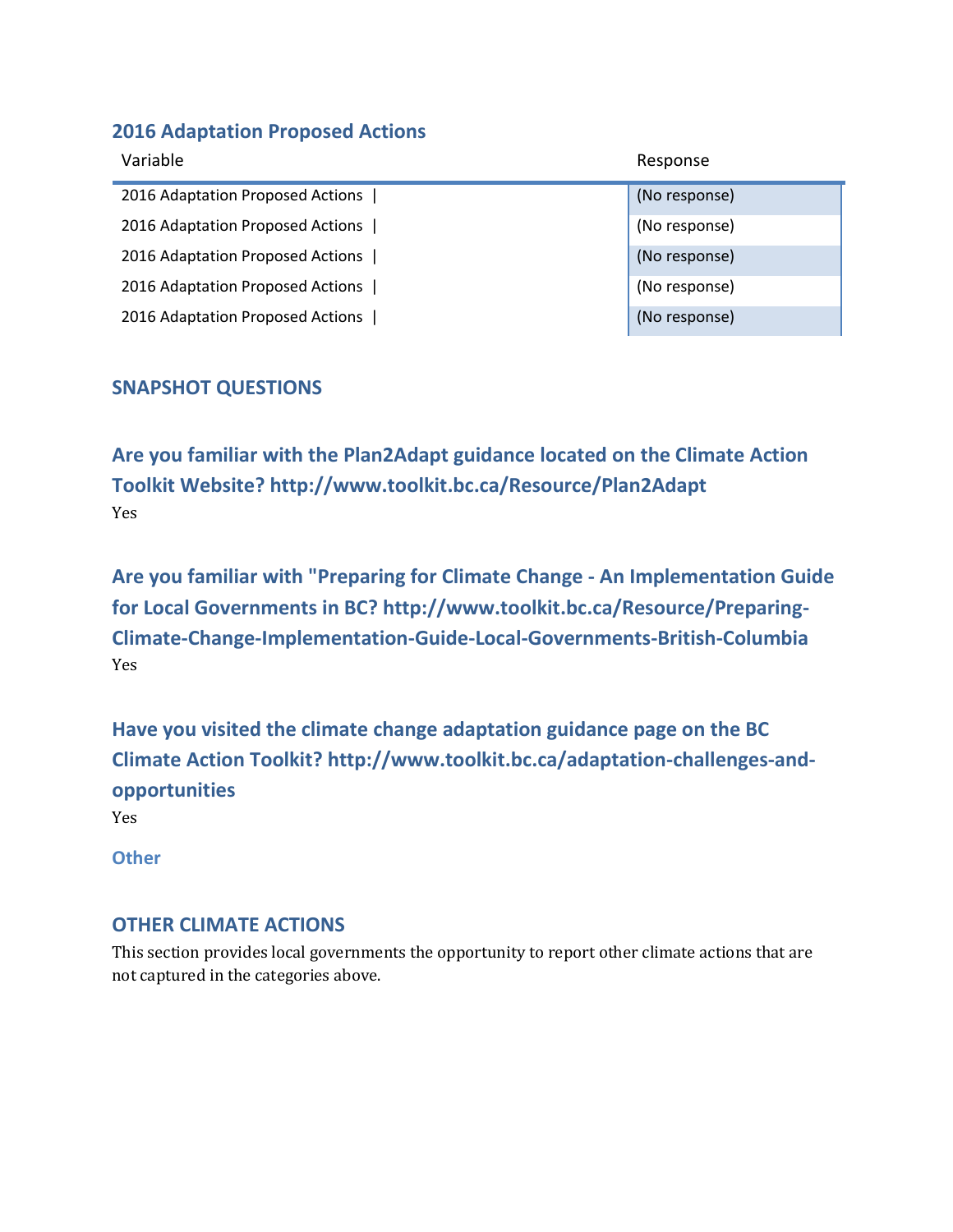#### **COMMUNITY-WIDE**

#### **COMMUNITY-WIDE OTHER - 2015 ACTIONS**

In the following section, please identify up to five community-wide Other actions taken in 2015 (one action per box).

#### **2015 Community-Wide Other Actions**

| Variable                          | Response      |
|-----------------------------------|---------------|
| 2015 Community-Wide Other Actions | (No response) |
| 2015 Community-Wide Other Actions | (No response) |
| 2015 Community-Wide Other Actions | (No response) |
| 2015 Community-Wide Other Actions | (No response) |
| 2015 Community-Wide Other Actions | (No response) |

#### **COMMUNITY-WIDE OTHER - ACTIONS PROPOSED FOR 2016**

In the following section, please identify up to five community-wide Other actions proposed for 2016 (one action per box).

#### **2016 Community-Wide Other Proposed Actions**

| Variable                                   | Response      |
|--------------------------------------------|---------------|
| 2016 Community-Wide Other Proposed Actions | (No response) |
| 2016 Community-Wide Other Proposed Actions | (No response) |
| 2016 Community-Wide Other Proposed Actions | (No response) |
| 2016 Community-Wide Other Proposed Actions | (No response) |
| 2016 Community-Wide Other Proposed Actions | (No response) |

#### **CORPORATE**

#### **CORPORATE OTHER - 2015 ACTIONS**

In the following section, please identify up to five corporate Other actions taken in 2015 (one action per box).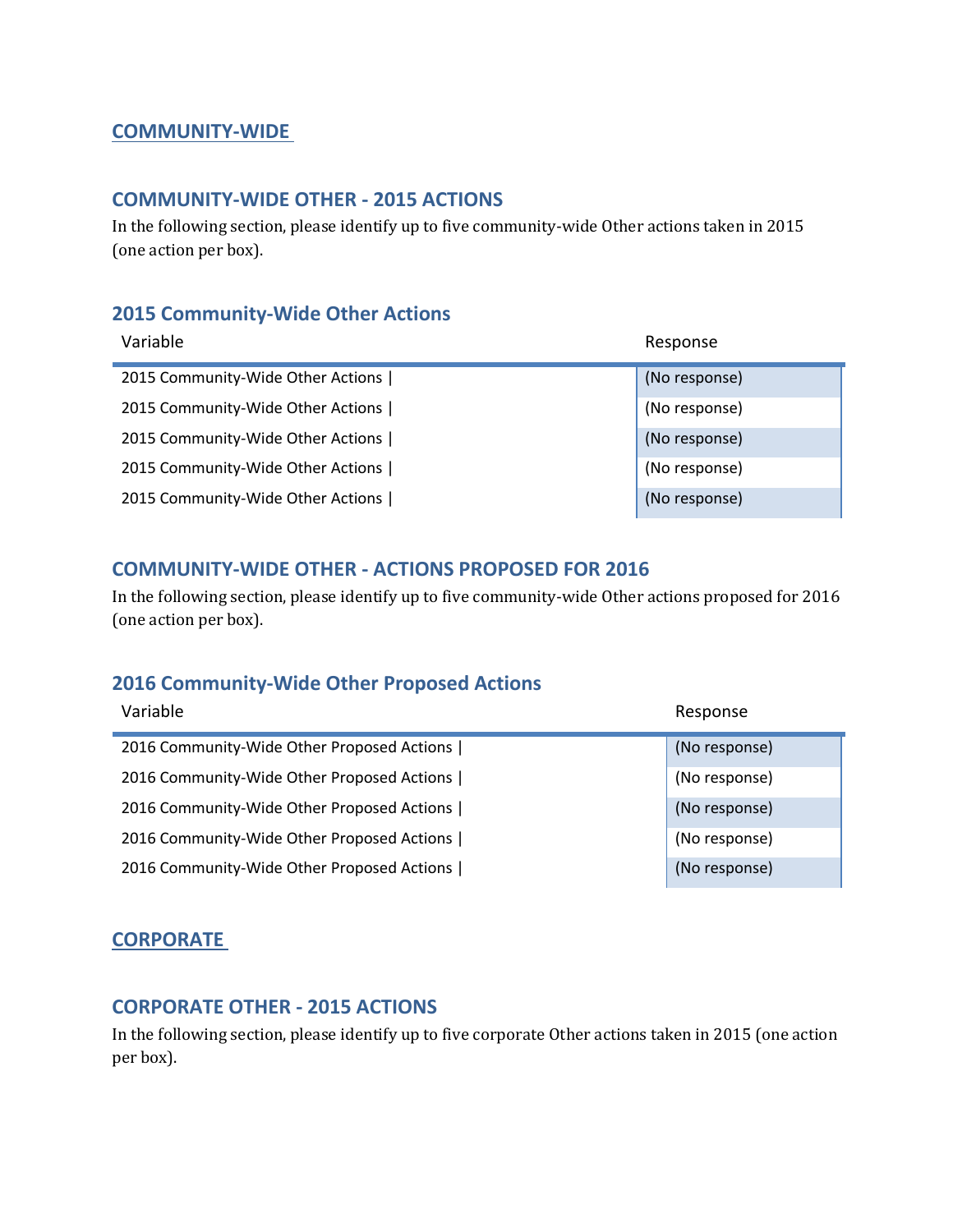#### **2015 Corporate Other Actions**

| Variable                     | Response      |
|------------------------------|---------------|
| 2015 Corporate Other Actions | (No response) |
| 2015 Corporate Other Actions | (No response) |
| 2015 Corporate Other Actions | (No response) |
| 2015 Corporate Other Actions | (No response) |
| 2015 Corporate Other Actions | (No response) |

#### **CORPORATE OTHER - ACTIONS PROPOSED FOR 2016**

In the following section, please identify up to five corporate Other actions proposed for 2016 (one action per box).

#### **2016 Other Proposed Actions**

| Variable                    | Response      |
|-----------------------------|---------------|
| 2016 Other Proposed Actions | (No response) |
| 2016 Other Proposed Actions | (No response) |
| 2016 Other Proposed Actions | (No response) |
| 2016 Other Proposed Actions | (No response) |
| 2016 Other Proposed Actions | (No response) |

**Innovation/Peer Learning**

#### **INNOVATION AND PEER LEARNING**

#### **Innovation**

This section provides the opportunity to showcase an innovative Corporate and/or Communitywide reduction or adaptation activity that your local government has undertaken and that has had a significant impact or has the potential to have a significant impact. You are welcome to repeat an action that has already been listed.Projects included here may be featured as success stories on the B.C. Climate Action Toolkit and/or shared with other local governments to inspire further climate action. Please add links to additional information where possible.

#### **Community-Wide Innovation**

(No response)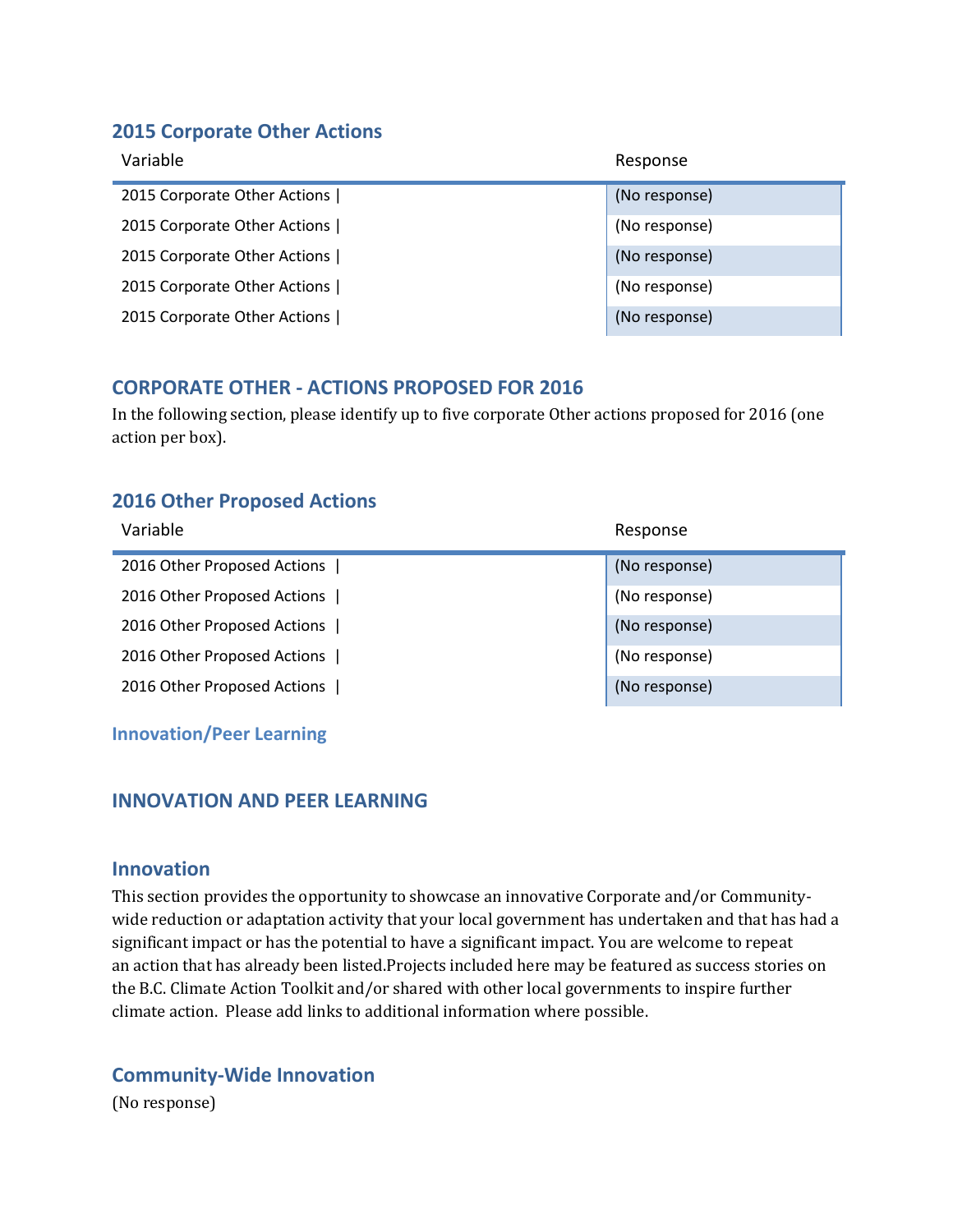#### **Corporate Innovation**

(No response)

#### **Programs, Partnerships and Funding Opportunities**

Local governments often rely on programs, partnerships and funding opportunities to achieve their climate action goals. Please share the names of programs and organizations that have supported your local government's climate actions by listing each entry in the appropriate box below separated by a forward slash / (e.g. program1/program2/…).

# **Programs, Partnerships and Funding**

(No response)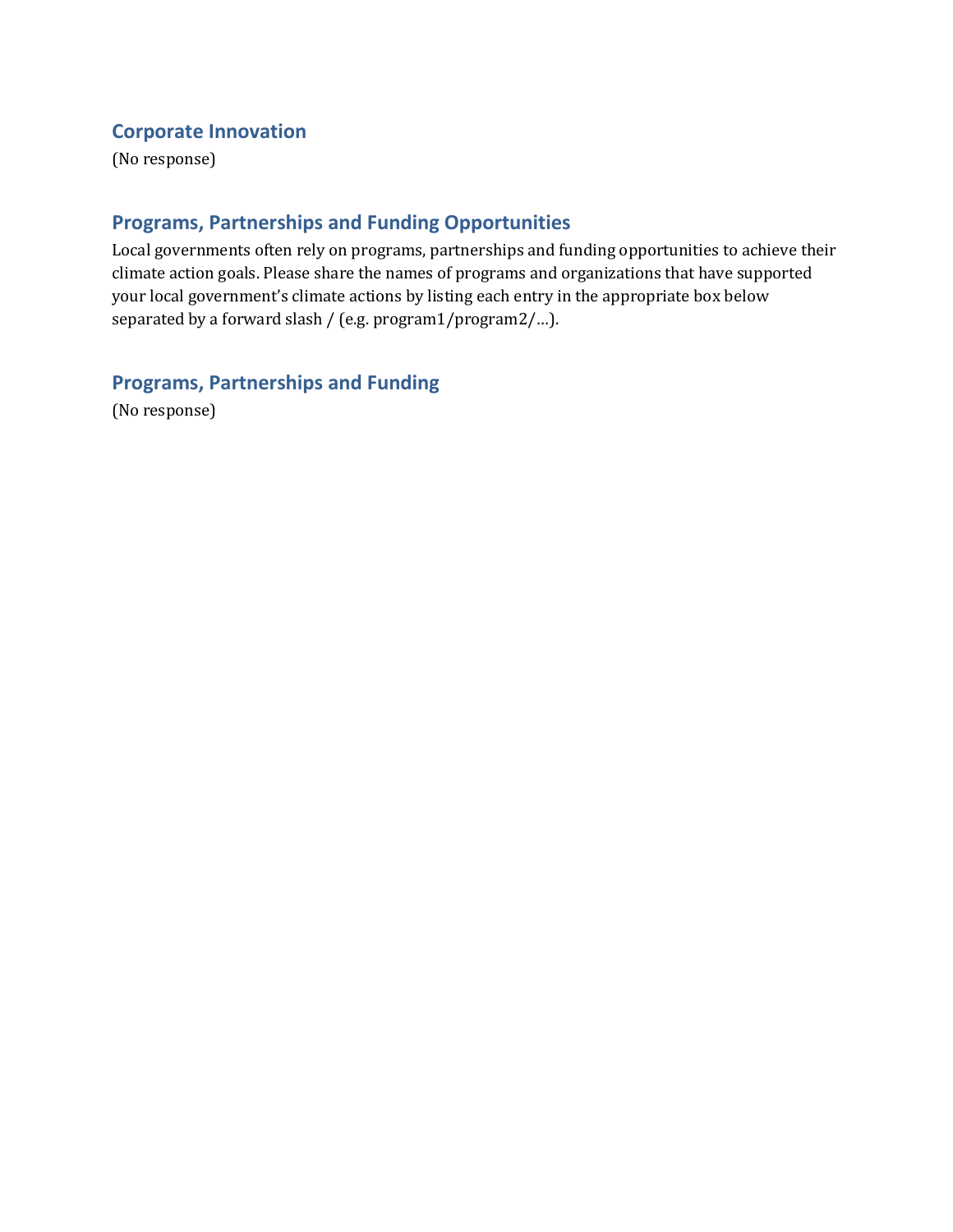#### **Emissions**

#### **2015 Carbon Neutral Progress Reporting**

Local governments are required to report on their progress in achieving their carbon neutral goal under the Climate Action Charter. Working with B.C. local governments, the joint Provincial-UBCM Green Communities Committee has established a common approach to determining carbon neutrality for the purposes of the Climate Action Charter, including a Carbon Neutral Framework and supporting guidance for local governments on how to become carbon neutral.Prior to completing this survey, please ensure that you are familiar with guidance available on the B.C. Climate Action Toolkit website, especially Becoming Carbon Neutral: A Guide for Local Governments in British Columbia.

**Did you measure your local government's corporate GHG emissions in 2015?** Yes

**If your local government measured 2015 corporate GHG emissions, please report the number of corporate GHG emissions from services delivered directly by your local government:**

(in tonnes of carbon dioxide equivalent)

327.8

**If your local government measured 2015 corporate GHG emissions, please report the number of corporate GHG emissions from contracted services:** (in tonnes of carbon dioxide equivalent)

37.0

#### **Total Corporate GHG Emissions for 2015: 364.8 tCO2e**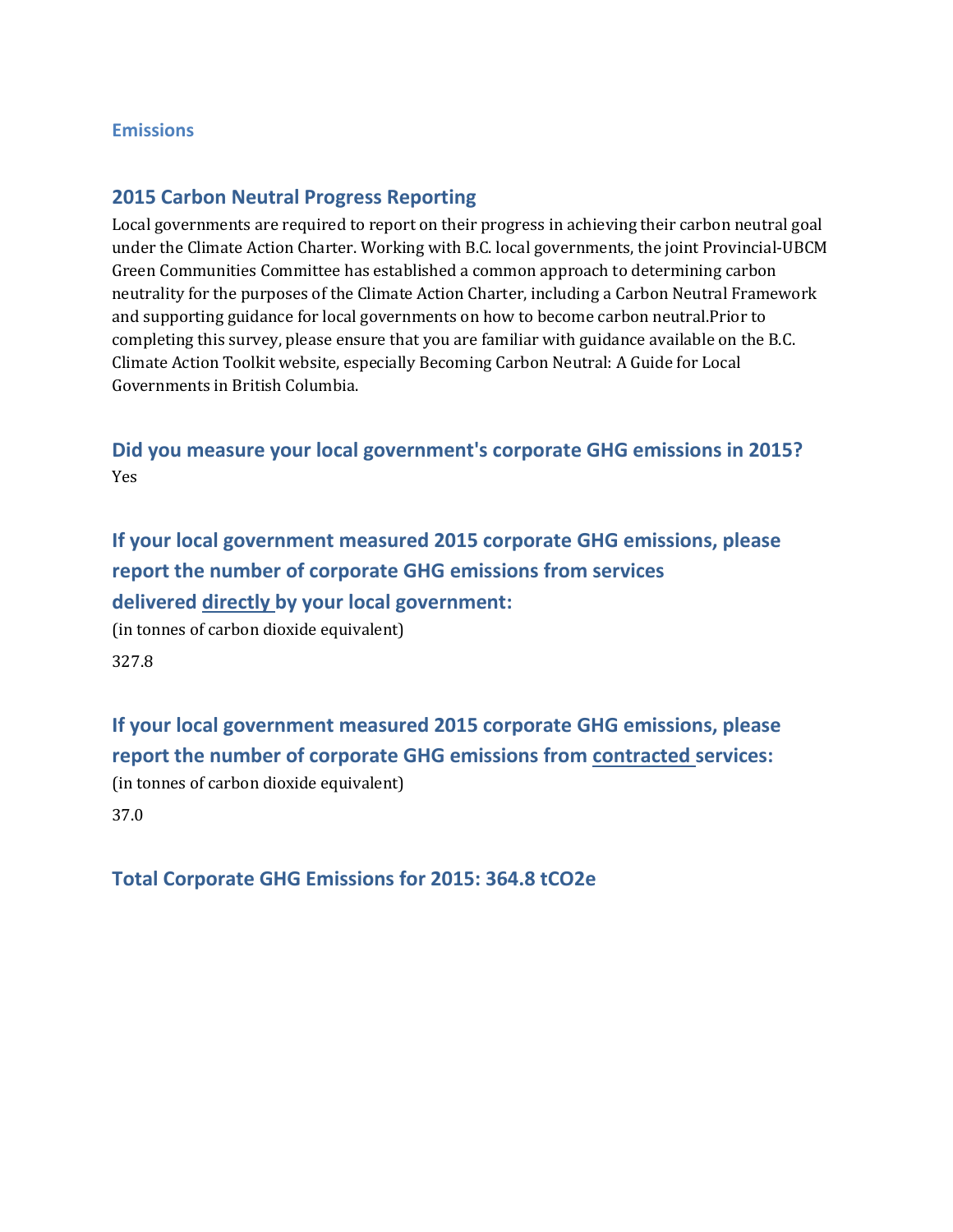#### **Reductions and Offsets**

#### **Reporting Reductions and Offsets**

To be carbon neutral, a local government must balance their TOTAL corporate GHG emissions by one or a combination of the following actions:undertake Option 1 Projects (Green Communities Committee (GCC)-supported)undertake Option 2 Projects (alternative) community GHG emissions reduction projects that meet project eligibility requirementspurchase carbon offsets from a credible offset provider

#### **Reductions**

# **If applicable, please report the 2015 GHG emissions reductions being claimed from Option 1 GHG Reduction Projects:**

#### **Energy Efficient Retrofits**

(in tonnes of carbon dioxide equivalent (tCO2e)) None

#### **Solar Thermal**

(in tonnes of carbon dioxide equivalent (tCO2e)) None

#### **Household Organic Waste Composting**

(in tonnes of carbon dioxide equivalent (tCO2e)) 364.8

#### **Low Emission Vehicles**

(in tonnes of carbon dioxide equivalent (tCO2e)) None

#### **Avoided Forest Conversion**

(in tonnes of carbon dioxide equivalent (tCO2e)) None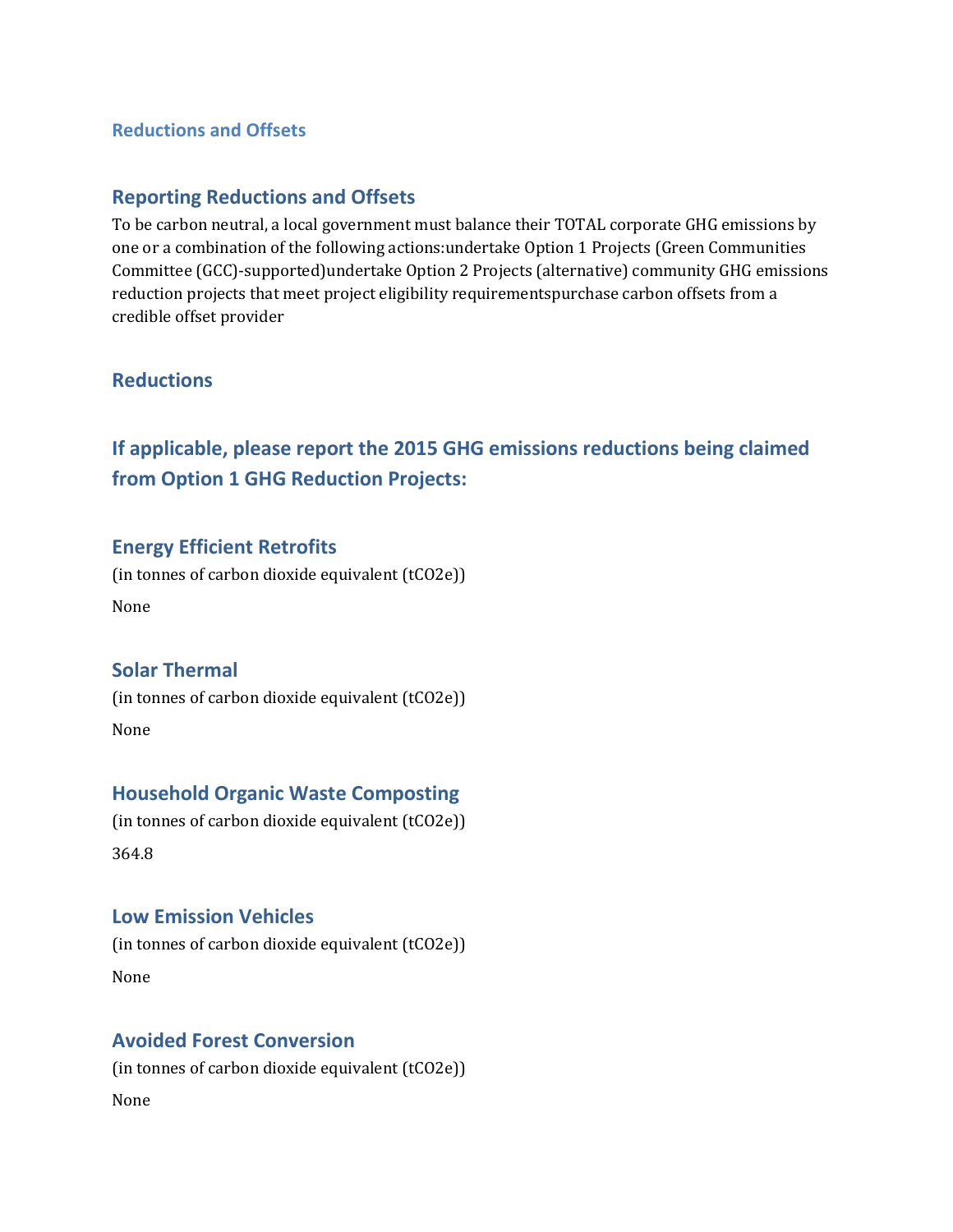#### **2015 OPTION 1 REDUCTIONS = 364.8 tCO2e**

**If applicable, please report the names and 2015 GHG emissions reductions being claimed from Option 2 GHG Reduction Projects:** None

#### **2015 OPTION 2 REDUCTIONS = 0.0 tCO2e**

#### **Offsets**

**If applicable, please report the number of offsets purchased from an offset provider for the 2015 reporting year.Note: Please do not include funds set aside in a climate action reserve fund.** (in tonnes of carbon dioxide equivalent (tCO2e)) None

**If your local government purchased offsets , please identify the name of the offset provider:** N/A

#### **2015 OFFSETS = 0.0 tCO2e**

#### **2015 REDUCTIONS AND OFFSETS = 364.8 tCO2e**

#### **Corporate GHG Emissions Balance for 2015**

Your local government's Corporate GHG Emissions Balance is the difference between total corporate GHG emissions (direct + contracted emissions) and the GHG emissions reduced through GCC Option 1 and Option 2 projects and/or the purchase of offsets.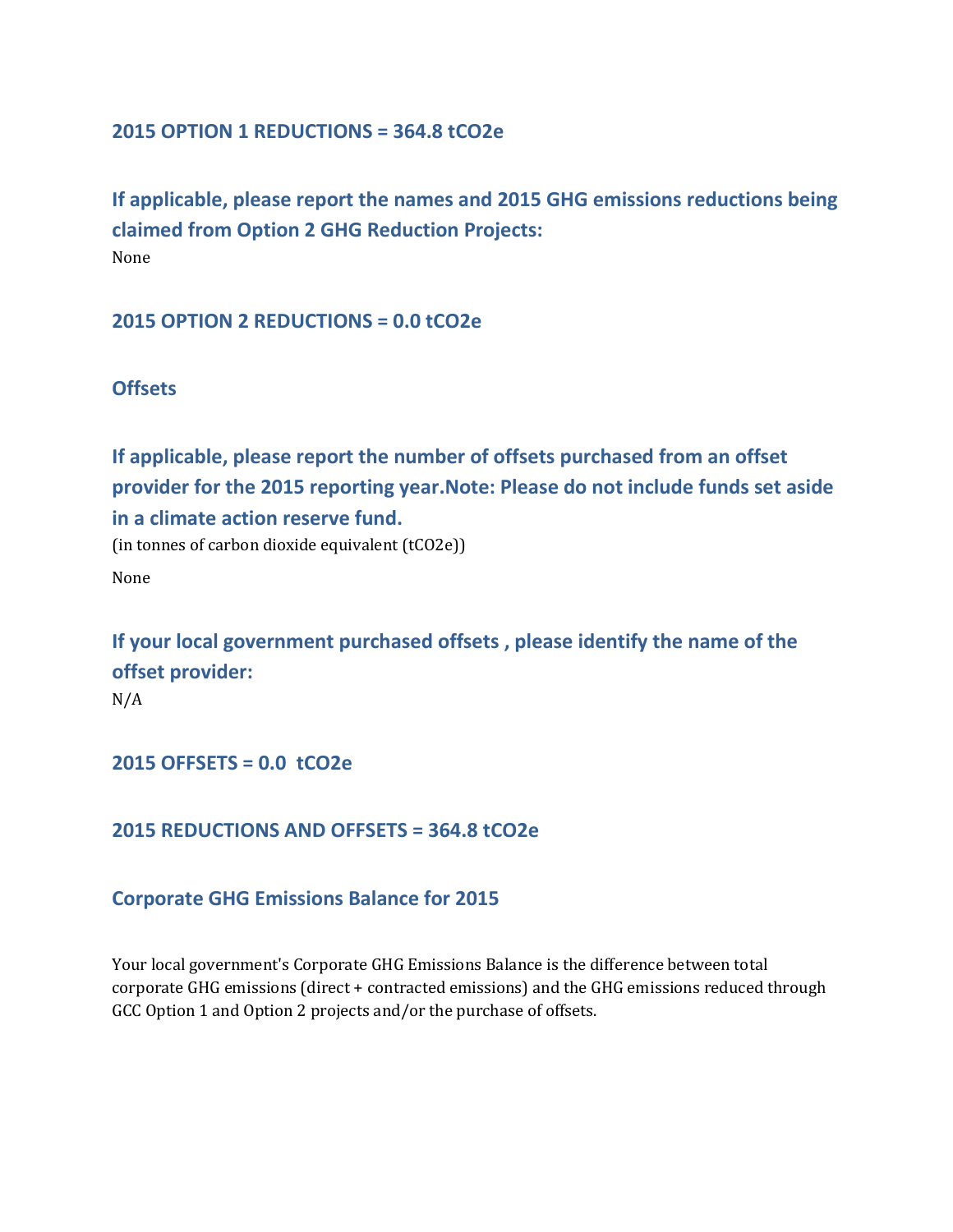#### **2015 CORPORATE GHG EMISSIONS BALANCE: 0.0 tCO2e**

**If your Corporate GHG Emissions Balance is negative or zero,your local government is carbon neutral.CONGRATULATIONS!**

#### **Recognition**

#### **Green Communities Committee (GCC) Climate Action Recognition Program**

The joint Provincial-UBCM Green Communities Committee (GCC) is pleased to be continuing the Climate Action Recognition Program again this year. This multi-level program provides the GCC with an opportunity to review and publicly recognize the progress and achievements of each Climate Action Charter (Charter) signatory.Recognition is provided on an annual basis to local governments who demonstrate progress on their Charter commitments, according to the following:Level 1 - Progress on Charter Commitments: for local governments who demonstrate progress on fulfilling one or more of their Charter commitmentsLevel 2 - Measurement: for local governments who have measured their Corporate GHG Emissions for the reporting year and demonstrate that they are familiar with the Community Energy and Emissions Inventory (CEEI)Level 3 - Achievement of Carbon Neutrality: for local governments who achieve carbon neutrality in the reporting year.

# **Based on your local government's 2015 Climate Action/Carbon Neutral Progress Survey, please check the GCC Climate Action Recognition Program level that best applies:**

Level 3 - Achievement of Carbon Neutrality

#### **Email Address**

An email confirming that the survey was successfully submitted will be sent to the address provided in the box below.

kchen@sidney.ca